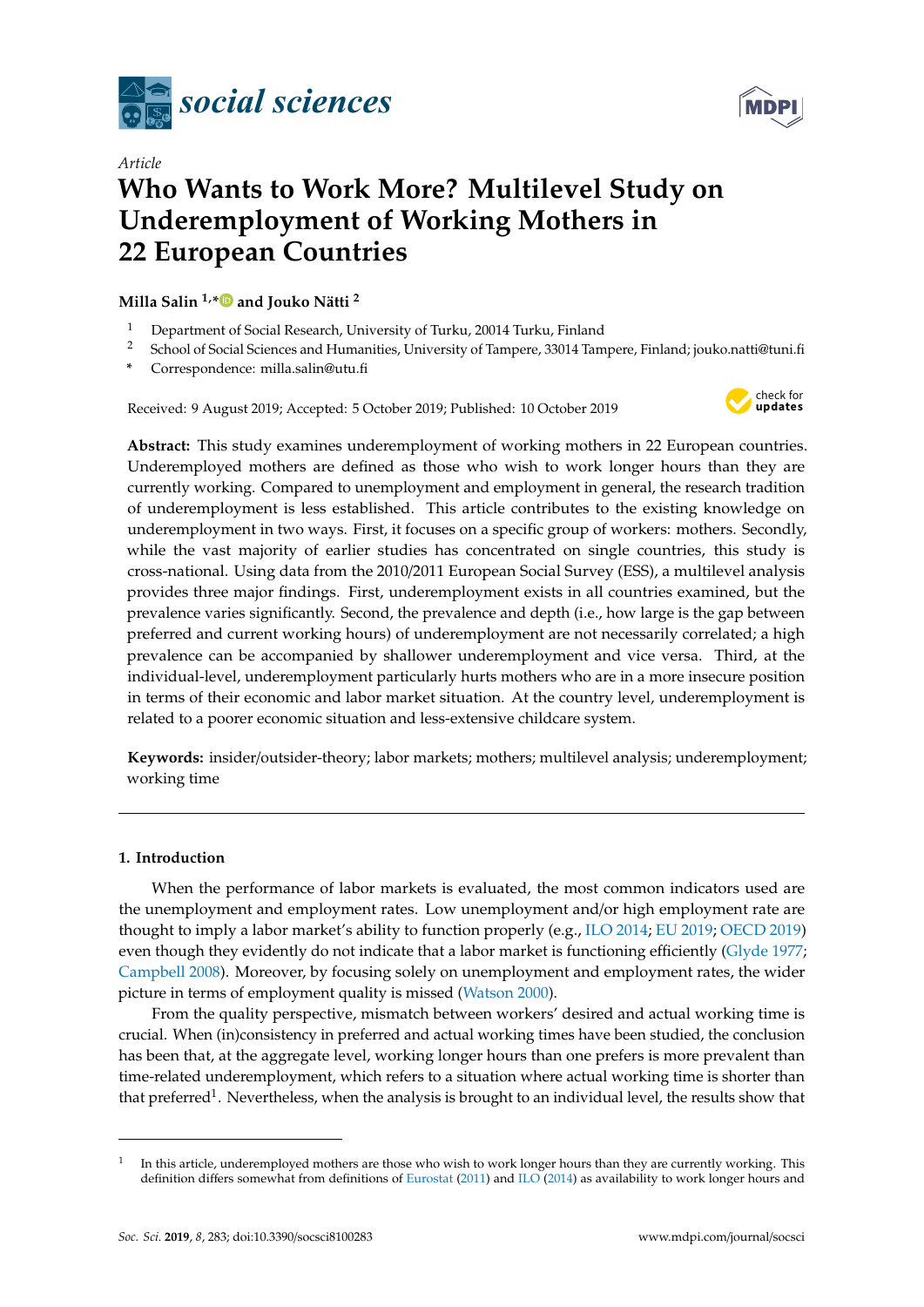underemployment is a reality for a significant number of European workers (e.g., [Haataja et al. 2011\)](#page-20-4). According to the [Eurostat](#page-20-5) [\(2017\)](#page-20-5), in 2016, there were nearly 9.5 million underemployed workers in the EU-28 countries.

Hence, underemployment can be seen as representing the under-utilization of the labor force—a dimension that cannot be captured using the unemployment and employment rates [\(Bonnal et al. 2009\)](#page-19-1). Furthermore, taking underemployment into account enriches our understanding of labor markets' ability to provide sufficient employment to all who want it [\(ILO 2014\)](#page-20-0).

Underemployment is also an important phenomenon from a policy perspective. A central objective of employment policies in European countries is that all people who want to work should be able to do so (e.g., [EU 2019\)](#page-20-1). In order to meet this objective, it is important to understand the mechanisms that create and maintain underemployment. Moreover, such understanding provides insights for the design and evaluation of existing employment and social policies, as well as directions for their future development. Furthermore, underemployment can have various (often negative) economic consequences for individuals who experience it (e.g., [Kjeldstad and Nymoen 2011\)](#page-20-6).

The objective of this study is to examine underemployment of working mothers in 22 European countries by answering the following questions: (1) What is the prevalence of underemployed mothers in different countries? and (2) which individual- and country-level factors can explain the differences in underemployment? The data came from the 2010/2011 European Social Survey (ESS). This article contributes to the existing knowledge on underemployment in two ways. First, it focuses on a specific group of workers: mothers. Earlier studies (e.g., [Cam 2012\)](#page-19-2) have revealed underemployment's gendered nature: it is more prevalent among women than men. Still, none of the earlier studies have taken working mothers<sup>2</sup> as their point of departure. Mothers are an interesting group because it has been suggested that individual, family, and contextual conditions are especially crucial for them in determining the possibility of working as many hours as one prefers (e.g., [Kjeldstad and Nymoen 2012;](#page-21-2) [Salin 2014\)](#page-21-3)<sup>3</sup> Second, the majority of earlier studies have concentrated on single countries, so cross-national studies have been mainly absent (see, however, [Haataja et al. 2011\)](#page-20-4). Cross-national examination enables the results of each country to be seen from a broader perspective (i.e., how each country relates to others).

Compared to unemployment and employment in general, the research tradition of underemployment is less established. Hence, no single theory exists to adequately explain underemployment from a social policy perspective. Part of the reason for this is that the majority of earlier studies on underemployment have been conducted by management scholars [\(McKee-Ryan and](#page-21-4) [Harvey 2011\)](#page-21-4). In this article, underemployment is approached theoretically from the insider/outsider division of primary and secondary labor markets. It has been suggested that labor markets are becoming increasingly divided into primary and secondary labor markets, separating workers between insiders and outsiders. Primary labor markets are considered better insofar as they represent a more stable position, better paid jobs, and more opportunities for advancement, whereas secondary labor markets

working time threshold are not included in the definition. A more detailed discussion of the definition of underemployment is presented in Section [2.](#page-2-0)

<sup>2</sup> In principle, unemployed mothers who wish to work could also be described as underemployed. However, unemployed are excluded for following reasons. One of the main interests is to analyze how work-related factors, such as employment sector and type of work contract are related to underemployment. Moreover, ESS data is problematic as it includes only 68 unemployed mothers willing to work (plus 16 unemployed not willing to work) who are between 18 and 55 years old and from who there is valid information on all variables needed. Furthermore, these 68 mothers are unevenly distributed across countries. Hence, the results would not have been reliable.

<sup>&</sup>lt;sup>3</sup> It would have been interesting to compare underemployment between mothers and fathers. However, fathers' working time patterns in ESS-data prevented this examination. More than 90 percent of working fathers in nearly all countries were working full-time hours. The only exceptions were the United Kingdom and Ireland, where the share was 89 and 83 percent respectively. Moreover, the share and number of cases of underemployed fathers was very low in the majority of countries which would have led to unreliable results. Nevertheless, there were few countries (Finland, France, Ireland, Hungary, Poland and Portugal) where number of cases of underemployed fathers was higher. In these countries, the share of underemployed fathers varied from 18 percent in Finland to 47 percent in Poland.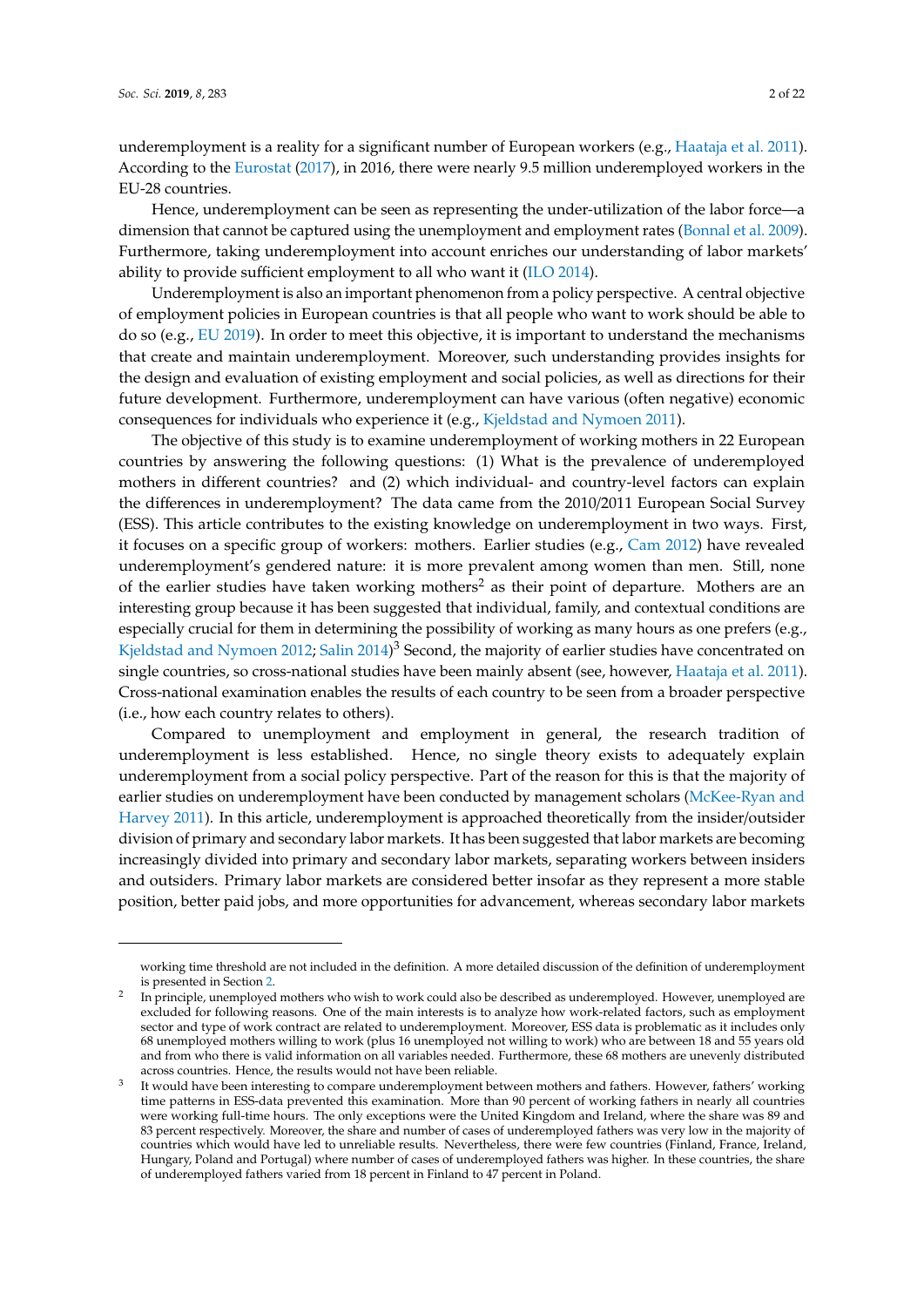are characterized as less stable positions, nonstandard work forms, lower wages, and fewer prospects of advancement (e.g., [Dickens and Lang 1985;](#page-20-7) [Kalleberg 2000;](#page-20-8) [Lindbeck and Snower 2001;](#page-21-5) [Hudson 2007;](#page-20-9) [Biegert 2014;](#page-19-3) [Chung 2019\)](#page-20-10). Insider/outsider-division is also gendered phenomena: women are more often than men in the outsider position [\(Schwander and Häusermann 2013;](#page-21-6) [Green and Livanos 2015\)](#page-20-11). In this article, underemployment is understood to represent one dimension of secondary labor markets and is seen as one characteristic of outsider position. The theoretical approach is discussed more detailed in Section [3.](#page-3-0)

#### <span id="page-2-0"></span>**2. Defining Underemployment**

The problem with the concept of underemployment is that it has no standard definition. Traditionally, underemployment has been divided to time-related and skill-related or visible and invisible underemployment. Time-related/visible underemployment refers to a situation where person is working fewer hours than he or she prefers to. Skill-related/invisible underemployment instead can be measured with skills mismatch, for example person has higher education than is required in his or her job. Another division concerns whether underemployment is defined by objective or subjective criteria [\(Glyde 1977;](#page-20-2) [McKee-Ryan and Harvey 2011;](#page-21-4) [Bonnal et al. 2009;](#page-19-1) [ILO 2014\)](#page-20-0). In this article, the interest is on subjective time-related underemployment.

The definition of time-related underemployment is usually informed by three criteria. The first concerns the willingness to work more than one currently is. This criterion was the starting point for defining underemployment in the [Eurostat](#page-20-3) [\(2011\)](#page-20-3) and [ILO](#page-20-0) [\(2014\)](#page-20-0) studies: for a person to be classified as underemployed, he or she would have had to express his or her perception of insufficient working hours.

The second criterion involves a person's availability to work longer hours (e.g., [Haataja et al. 2011\)](#page-20-4). Thus, persons who do not state that they are available to work longer hours are not defined as underemployed. In many cases, this criterion can be justified, but sometimes it is more ambiguous. Its relevance can be questioned, for example, in situations where a mother expresses a preference for longer working hours, but has no alternative childcare options available and thus cannot work more. Many studies (e.g., [Lewis 2009\)](#page-21-7) have shown that a mothers' ability to participate in labor markets is constrained by the existing childcare systems. Hence, in order to also include those mothers whose underemployment might be a result of different country-level constraints, in this study, no availability criterion was employed.<sup>4</sup>

The third criterion has to do with the working time threshold. Earlier studies (e.g., [Wilkins 2007\)](#page-21-8) have shown that underemployment is more prevalent among part-time workers. The concept of involuntary part-time work is sometimes used to describe a situation where a part-time worker is underemployed. Hence, underemployment and involuntary part-time work are considered to be closely related. They are both seen as forms of underutilization of labor and are more prevalent among women and mothers than men. In addition, the factors explaining underemployment and involuntary part-time work are, to some extent, similar (e.g., [Kjeldstad and Nymoen 2012;](#page-21-2) [Hipp et al. 2015;](#page-20-12) [Kauhanen and Nätti 2015\)](#page-20-13).

The idea behind working time threshold stems from the thought that the possible negative economic consequences of underemployment are more severe for workers currently working shorter hours [\(Wilkins 2007\)](#page-21-8). The difficulty with the working time threshold is that there is no consensus concerning where it should lie. The most often used threshold is 30 h per week, meaning that, for

The ideal situation would have been to compare mothers' underemployment with and without availability criteria. A comparison between these two measures would have revealed the importance that the availability criteria has for the prevalence of mothers' underemployment. Unfortunately, ESS-data does not include a variable measuring the availability to work longer hours than one currently works and therefore, this kind of comparison was not possible. However, it can be assumed, that the use of availability criteria would decrease the prevalence of underemployment as mothers might see, for example, lack of childcare as a constrain that prevents them from working longer hours (see [Kangas and Rostgaard 2007\)](#page-20-14).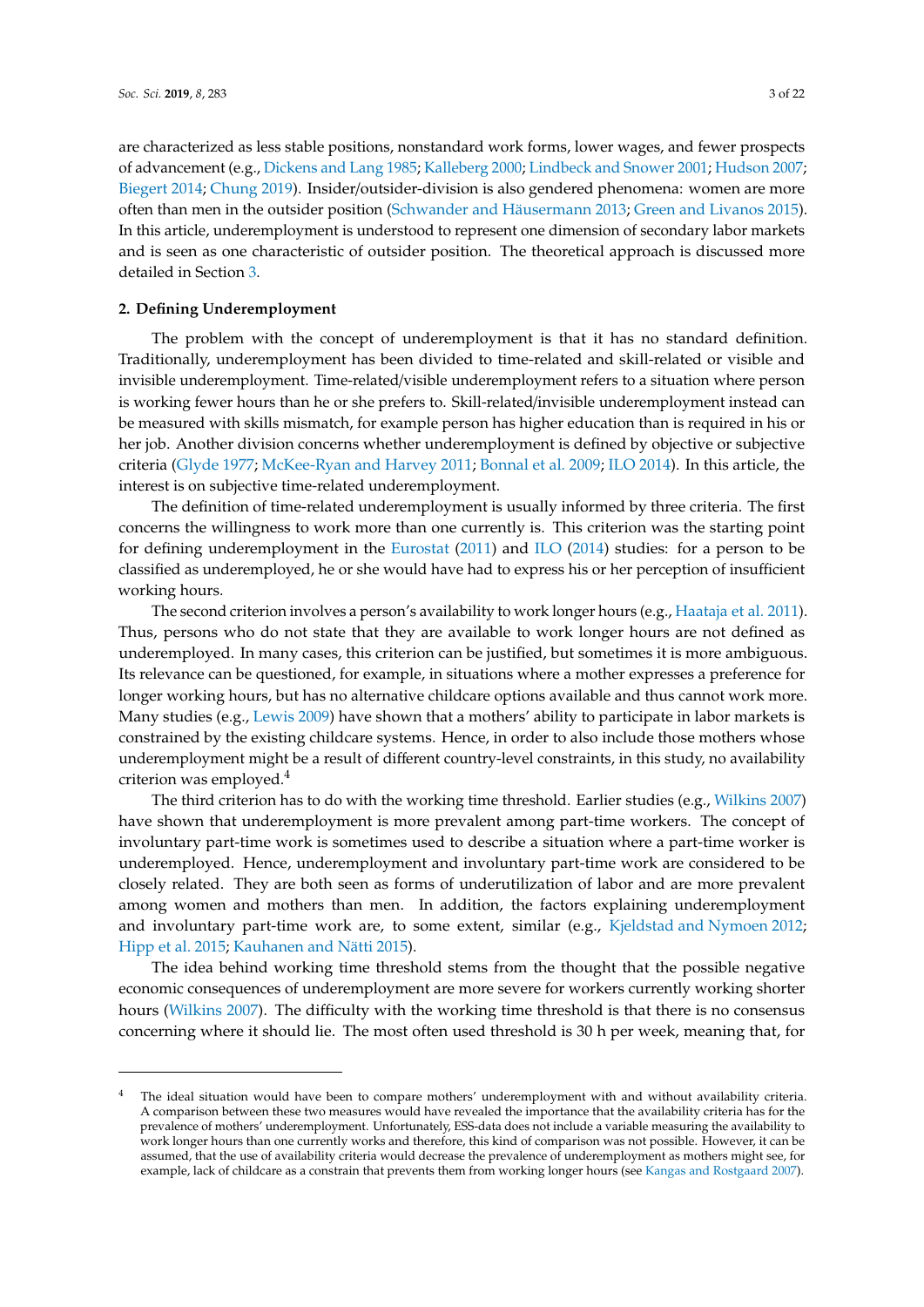a person to be underemployed, he or she cannot currently work more than 30 h per week (e.g., [Eurostat 2011\)](#page-20-3). The [ILO](#page-20-0) [\(2014\)](#page-20-0) suggests that the hour threshold should be decided in consideration of national circumstances. National thresholds can work in single-country studies, but their use poses problems in cross-national research since national circumstances vary across countries. To avoid this problem of comparison, in this article, no hour threshold was used to classify underemployed persons.<sup>5</sup>

Accordingly, underemployed mothers were defined as those who wish to work longer hours than they are currently working.

#### <span id="page-3-0"></span>**3. Theoretical Background**

Among others, (e.g., [Lindbeck and Snower 2001\)](#page-21-5) have developed the insider/outsider theory of primary and secondary labor markets. The insider/outsider theory (or dualization theory) is based on the idea that labor markets are divided to two distinct parts: secure primary labor markets with insiders and insecure secondary labor markets with outsiders.<sup>6</sup> The birth of primary and secondary labor markets is traced to the transition from industrial to postindustrial era. While the industrial era was described with stable, secure and full-time employment to nearly all (male) workforce, the postindustrial era is faced with more prevalent unemployment and atypical employment in terms of part-time work and fixed-term work contracts. However, this change has not treated all workers in a similar way, which has led to the division of labor markets. Those who have been hit harder with labor market change and insecurity in terms of employment stability are said to be outsiders working at secondary labor markets. In contrast, those who have been able to stay in more protected and secure employment are said to be insiders working at the primary labor markets [\(Kalleberg 2000;](#page-20-8) [Schwander and Häusermann 2013;](#page-21-6) [Yoon and Chung 2016\)](#page-21-9).

Therefore, the labor market's position of outsiders is thought to be more insecure and vulnerable than the labor market position of insiders. This less protected position is stated to be evident in several aspects. Previous studies (e.g., [Biegert 2014;](#page-19-3) [Chung 2019\)](#page-20-10) have revealed that different work-related, socio-demographic as well as economic factors differentiate insiders and outsiders.

First, different work-related factors are related to the division of insider and outsider workforce. Especially the role of fixed-term contracts, part-time work and working sector has been emphasized. These fixed-term contracts and—particularly involuntary and short—part-time work can be seen as factors related to more insecure outsider position in comparison to full-time work and unlimited contracts. Working in one specific sector is not as such a sign of vulnerable labor market position, but is has been stated that outsider position is more prevalent in service sector than, for example, in the industrial sector [\(Kjeldstad and Nymoen 2012;](#page-21-2) [Yoon and Chung 2016\)](#page-21-9). Work-related factors have also been argued to play a part in the prevalence of underemployment. [Brown and Pintaldi](#page-19-4) [\(2006\)](#page-19-4) have shown that underemployment is more common in temporary than continuous positions. The results concerning the sector of employment have varied somewhat depending on the type of measurement. Working in the service sector in general is seen to increase the risk [\(Nord 1989\)](#page-21-10), but whether this is an issue in the private sector [\(Cam 2012\)](#page-19-2) or the public one [\(Caputo and Cianni 2001\)](#page-19-5) remains uncertain.

Second, socio-demographic factors such as education and age are thought to shape the risk of being an outsider. A lower education is argued to be related to outsider position and hence to a more insecure position at the labor market [\(Schwander and Häusermann 2013;](#page-21-6) [Chung 2018\)](#page-20-15). Education is also related to underemployment. Those with a lower education face a larger risk of being underemployed than the higher educated. A higher education level is seen to provide more opportunities concerning available

<sup>5</sup> Moreover, ESS-data set limitations to the use of working time threshold. In many countries—especially in Eastern European countries—the vast majority of mothers work full-time. Hence, doing analyses only for part-time working mothers would have meant that many countries should have been excluded from the analyses because the number of cases would have been too small. Furthermore, for all other countries the number of cases would also have decreased and the results would not have been reliable. Descriptive statistics of mothers' working times are presented in Appendices [A](#page-16-0) and [B.](#page-17-0)

<sup>6</sup> In some studies, a distinction is made between employed as insiders and unemployed as outsiders [\(Lindbeck and Snower](#page-21-5) [2001\)](#page-21-5).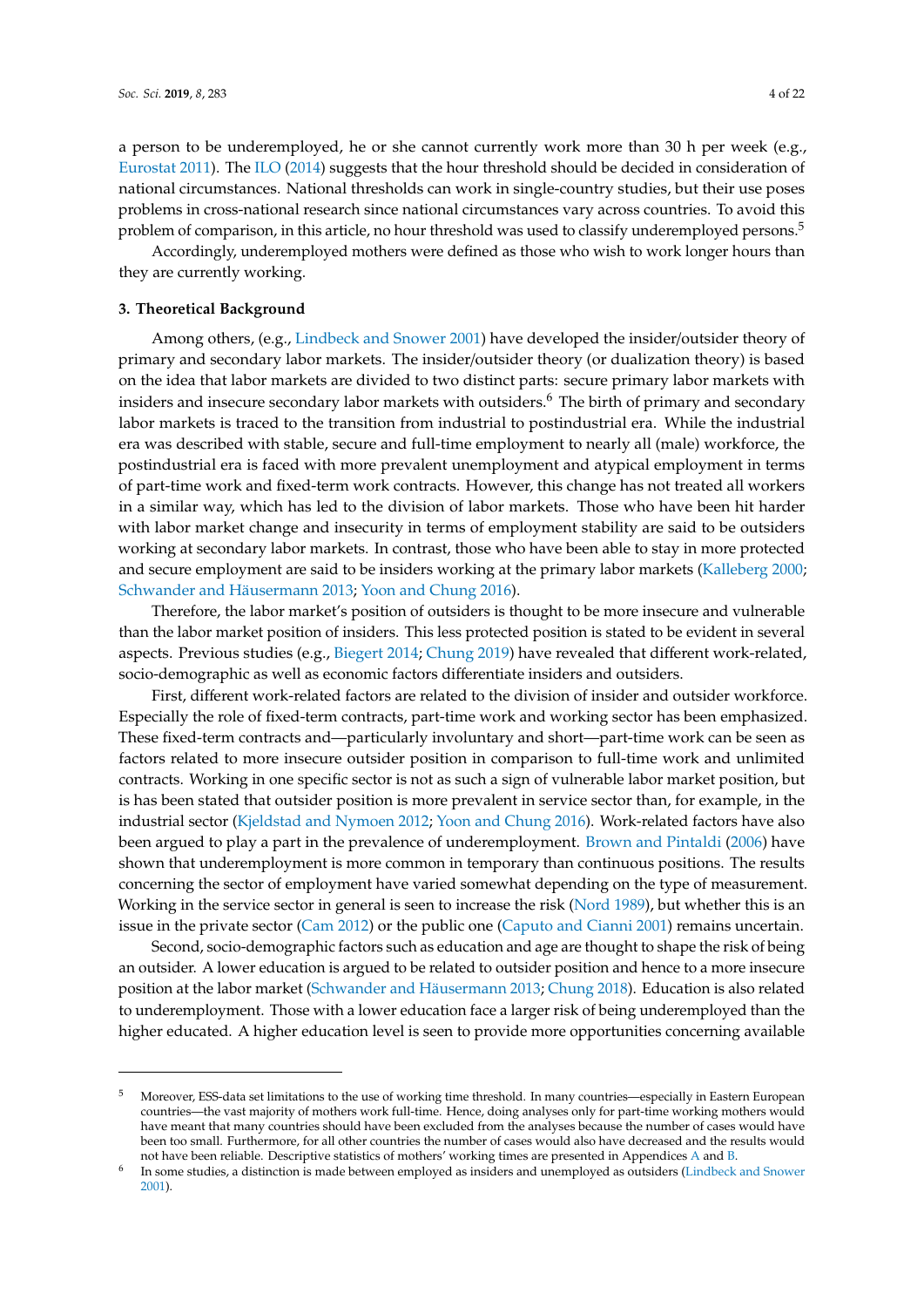jobs, which is related to working times. Moreover, the higher educated more often expected to occupy positions where they have more influence on their working time (e.g., [Bielenski et al. 2002\)](#page-19-6). The results concerning age and outsider position have been somewhat contradictory. [Schwander and Häusermann](#page-21-6) [\(2013\)](#page-21-6) stated that young employees have a higher risk of being an outside, whereas some others (e.g., [Biegert 2014\)](#page-19-3) have argued that both young and old employees had this risk. Same contradiction is evident in underemployment. Most examinations show that young workers face underemployment more frequently (e.g., [Fagan 2001\)](#page-20-16), although others state that underemployment is more concentrated to older workers [\(Bonnal et al. 2009\)](#page-19-1) or to both young and old workers [\(Tam 2010\)](#page-21-11).

Thirdly, economic factors are related to insider/outsider-division. Low wages are seen to lead to a more insecure position in economic terms [\(Schwander and Häusermann 2013;](#page-21-6) [Yoon and Chung 2016\)](#page-21-9). Unfortunately ESS-data has an income-variable which does not take into account the composition of the household, so it is not possible to include income into the analyses. However, a subjective measure of household's economic situation is available. Earlier studies (e.g., [Sandor 2011\)](#page-21-12) showed that a household's economic situation affects the risk of being underemployed: workers who perceive their household as suffering from economic problems are more often underemployed. This suggests that in some circumstances, preferred working time patterns are shaped by economic necessity. Nevertheless, it should be noted that economic problems can also be a consequence of an otherwise insecure labor market position.

Finally, characteristics related to family have not been examined concerning insider/outsider- division, but they have been included in studies of underemployment. Single mothers and women whose spouses do not perform paid work experience underemployment more often. In these cases, a higher risk of underemployment could be traced to the necessity of working longer hours in order to make ends meet (e.g., [Eurofound 2012\)](#page-20-17). The age of one's children has varying effects on the prevalence of underemployment. According to [Fagan](#page-20-16) [\(2001\)](#page-20-16), having younger children, and, according to [Kjeldstad and Nymoen](#page-20-6) [\(2011\)](#page-20-6), having older children, increases the chance that a person is underemployed.

According to insider/outsider-theory, there is variation across countries concerning the division of primary and secondary labor markets. It has been stated that different kinds of country-level characteristics (i.e., institutional configurations) affect the degree of division [\(Schwander and Häusermann 2013;](#page-21-6) [Hipp et al. 2015;](#page-20-12) [Yoon and Chung 2016\)](#page-21-9). Some earlier studies (e.g., [Kjeldstad and Nymoen 2011\)](#page-20-6) on underemployment have also questioned the cross-national variation in the risk of being underemployed and whether different country-level characteristics also influence this risk. One major weakness related to insider/outsider-theory is that the majority of earlier studies have focused on a very limited number of countries: mainly Germany, France, the United Kingdom and occasionally, the Nordic countries have been examined, whereas studies on other countries as well as wide cross-national studies are less common (see however [Emmenegger 2009;](#page-20-18) [Schwander](#page-21-6) [and Häusermann 2013;](#page-21-6) [Davidsson and Emmenegger 2013;](#page-20-19) [Chung 2019\)](#page-20-10). Hence, there is hardly any knowledge on insider/outsider-division in Eastern and Southern European countries.

Furthermore, the results of cross-national differences concerning insider/outsider-division are somewhat contradictory. Country-differences have quite often been analyzed by comparing so-called corporatist countries (such as Germany and France) to non-corporatist countries (such as the United Kingdom). Based on these analyses, it has been suggested that the division between insiders and outsiders would be more evident in corporate countries [\(Palier and Thelen 2010;](#page-21-13) [Biegert 2014\)](#page-19-3). However, [Chung](#page-20-15) [\(2018\)](#page-20-15) has pointed out that cross-national comparisons concerning the cleavage between insiders and outsiders are not that straightforward: the relatively weaker position of outsiders in some (corporatist) countries might not be a result of their weaker position as such, but due to the fact that insiders' position (in some corporatist) is more better off than in some (non-corporatist) countries. Nevertheless, it can be assumed that there are different country-level factors that are shaping the risk of mother being outsiders or underemployed.

First, factors involving the labor market are expected to be related to outsider position or underemployment. As working at the service sector has been stated to increase the risk of being an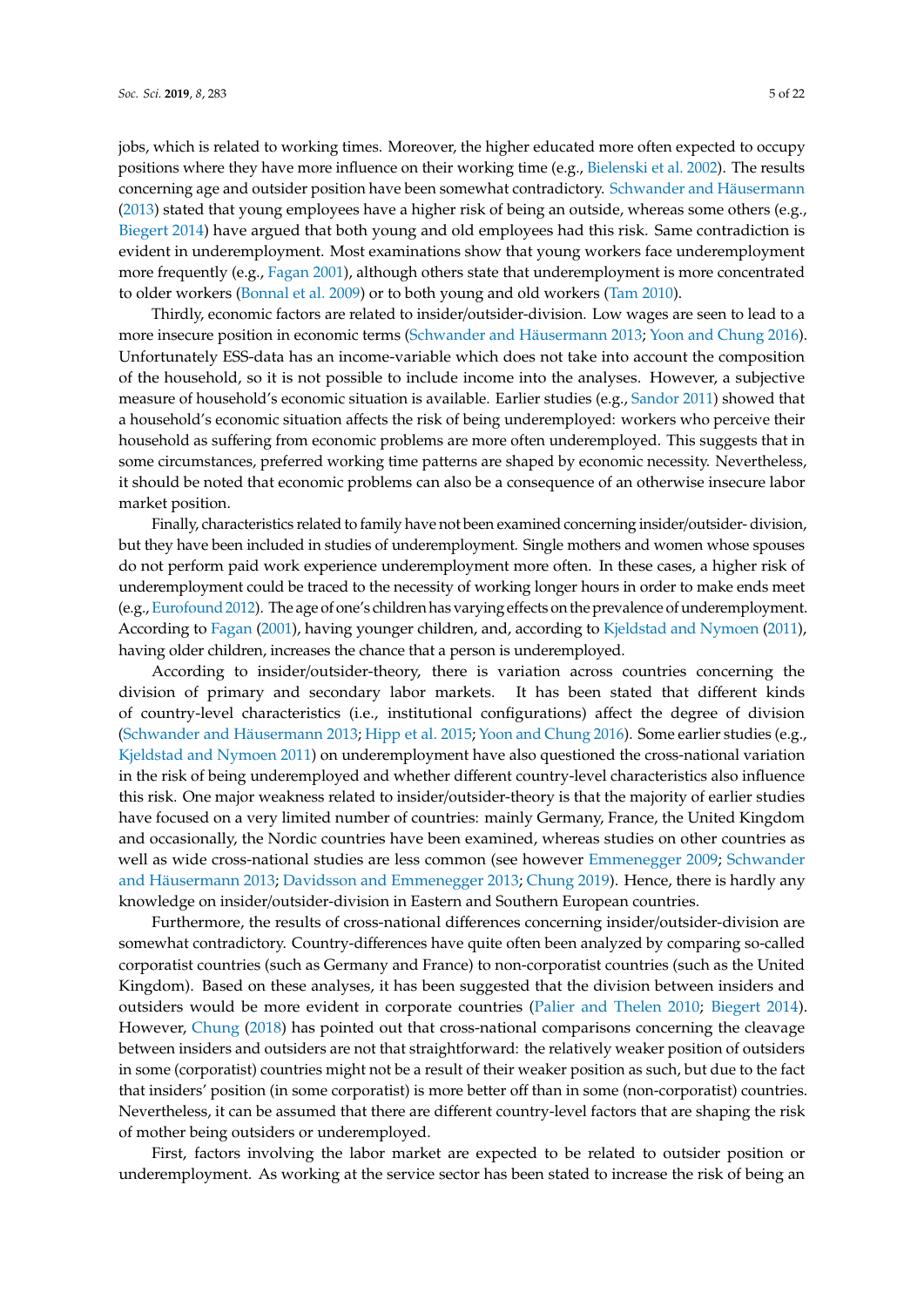outsider (e.g., [Yoon and Chung 2016\)](#page-21-9), it can also be presumed that the importance of service sector as employer (i.e., the share of people working at the service sector) is relevant. This is especially crucial from mothers' perspective as the service sector is a female-dominated sector, a working culture oriented to part-time hours (e.g., [Kalleberg 2000\)](#page-20-8). In addition, the strength of trade unions has been one interest in earlier studies. In most cases, trade unions tend to oppose work forms that can be seen to increase precariousness, like part-time work, but there are differences across countries in this respect (e.g., [Bolle 1997\)](#page-19-7). Moreover, it has been argued [\(Palier and Thelen 2010;](#page-21-13) [Davidsson and Emmenegger 2013\)](#page-20-19) that strong trade unions might be more interested in protecting the rights of insiders than outsiders. Hence, it may be that stronger trade unions lead to more evident division between insiders and outsiders.

Secondly, studies on underemployment have questioned whether economic performance and the unemployment situation effect the possibility of working as many hours as one prefers. It has been suggested that in poorer economic conditions and/or in more severe unemployment situations, it might be harder to realize one's preference for long working hours than during better economic and employment periods (e.g., [Feldman 1996;](#page-20-20) [McKee-Ryan and Harvey 2011;](#page-21-4) [Bonnal et al. 2009\)](#page-19-1).

Thirdly, when mothers are studied, one characteristic that has to be taken into account concerns childcare arrangements. Earlier studies (e.g., [Bielenski et al. 2002\)](#page-19-6) have shown that one reason that mothers work part-time is because their family responsibilities and available childcare options affect mothers' working-time patterns. If alternative childcare (e.g., publicly organized day-care) is not available, mothers may not be able to work as much as they would like (e.g., [Salin 2014\)](#page-21-3).

Collectively, earlier literature has revealed interesting points. First of all, underemployment is a reality for many European workers, with women facing it more often than men. What we do not know, however, is what the prevalence of underemployment is among mothers, who constitute a growing (and in many respects, special) group of European workers. Therefore, this study focuses on mothers' underemployment. Furthermore, the existing body of knowledge on underemployment comes mainly from studies that have focused on one or a few countries. Thus, the aim is to widen the perspective and study this phenomenon in 22 European countries. Moreover, based on earlier studies on insider/outsider-division and underemployment presented above it is possible to point to some individual- and country-level factors that increase the risk of underemployment. However, this information is drawn from studies focusing on workers in general. Hence, this study questions whether these same factors can explain mothers' underemployment in a large European sample.

#### **4. Research Design**

This study examines working mothers' underemployment in 22 European countries by addressing the following questions: (1) What is the prevalence of underemployed mothers in different countries? and (2) which individual- and country-level factors can explain the differences in underemployment? In the first question, the focus is on the differences across countries in the prevalence of underemployed mothers. Moreover, the nature of mothers' underemployment will be examined by studying the depth of underemployment. In the second question, the focus turns to individual- and country-level characteristics that are assumed to be related to cross-national variance in this phenomenon.

Earlier literature gives theoretical and empirical grounds for the present hypotheses. Hypothesis 1 relates to cross-national differences in mothers' underemployment. Studies on insider/outsider-division (e.g., [Biegert 2014;](#page-19-3) [Chung 2019\)](#page-20-10) have given contradictory results concerning country-differences and underemployment has not been studied with this wide country selection before. However, cross-national differences are presumed to be found because earlier studies have shown especially short part-time work (one to 19 h per week) to increase the risk of being outsider as well as underemployed (e.g., [Haataja et al. 2011;](#page-20-4) [Yoon and Chung 2016\)](#page-21-9). This is an important factor for cross-national differences in mothers' underemployment as the importance of (short) part-time work as a form of mothers' paid work varies across countries, being more prevalent in continental and English-speaking countries (e.g., [Hipp et al. 2015\)](#page-20-12). Hence, the following hypothesis is formulated: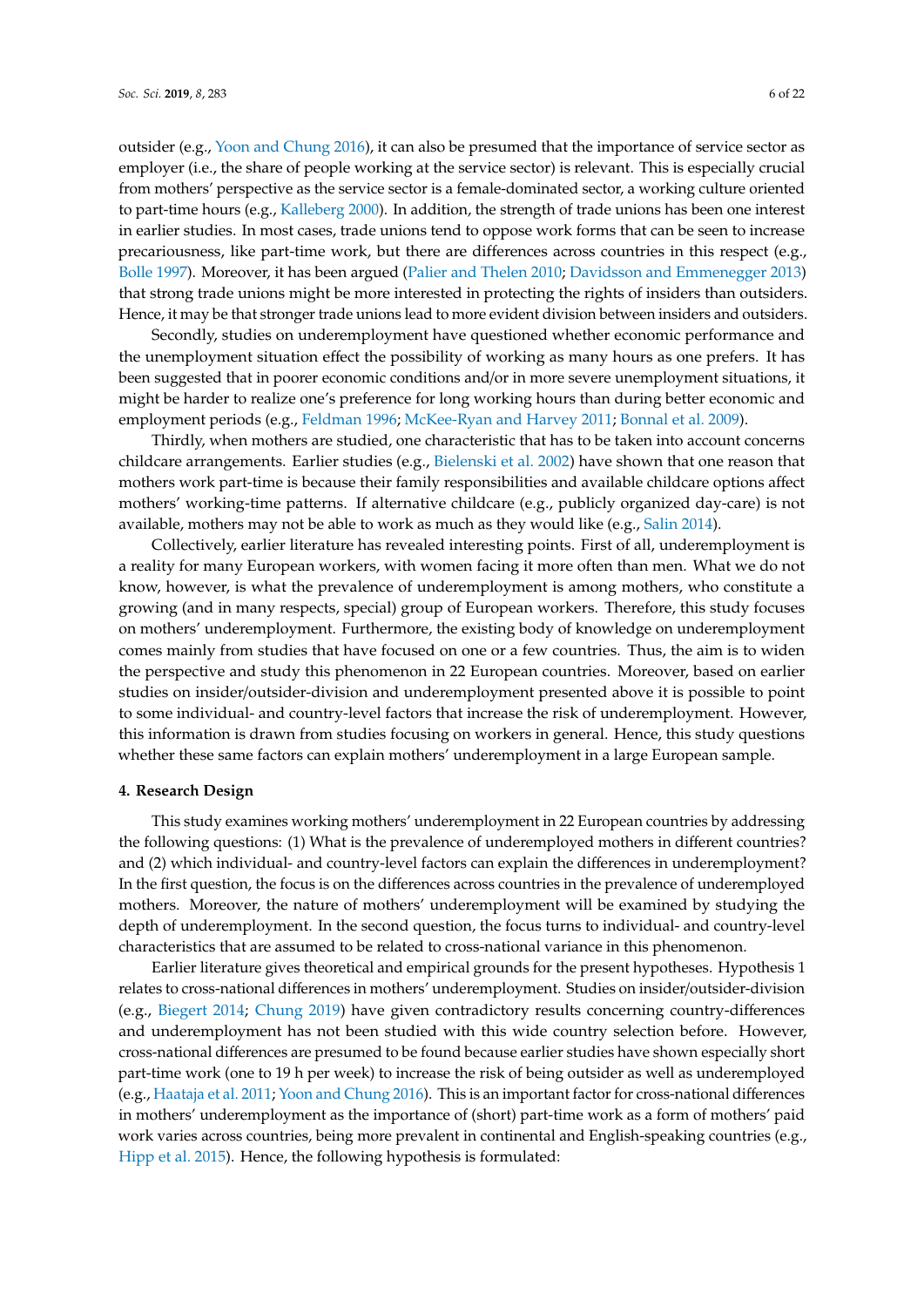**Hypothesis 1 (H1).** *Mothers' underemployment is more prevalent in Continental European and English-speaking countries than in other countries*.

Hypothesis 2 involves the role of different individual-level factors in mothers' underemployment. Earlier studies on insider/outsider-division and underemployment (e.g., [Brown and Pintaldi 2006;](#page-19-4) [Biegert 2014\)](#page-19-3) have emphasized that outsiders are in a more insecure labor market position in terms of working part-time and having fixed-term work contracts. Both these factors have special relevance for mothers' underemployment. Working in fixed-term contracts is more prevalent among women than men (e.g., [Esping-Andersen 2009\)](#page-20-21). Working short part-time is assumed to have especially crucial importance for mothers' underemployment as working short part-time is more prevalent among mothers than others. However, many mothers also work part-time voluntarily, which might alter the importance of part-time work [\(Kjeldstad and Nymoen 2012;](#page-21-2) [Hipp et al. 2015\)](#page-20-12). As for the role of employment sector (public vs. private), evidence has been inconclusive (e.g., [Caputo and Cianni 2001;](#page-19-5) [Cam 2012\)](#page-19-2), no hypothesis is formulated for that factor.

Moreover, earlier studies on insider/outsider-division and underemployment (e.g., [Fagan 2001;](#page-20-16) [Tam 2010;](#page-21-11) [Green and Livanos 2015\)](#page-20-11) have revealed that education and age are related to outsider position and underemployment. Both of these factors can be seen as signs of vulnerability at the labor market: Jobs in the secondary labor markets are more commonly those that do not require high education. Concerning age, young workers are vulnerable in that they usually only have short work history and experience, whereas older workers might face different kinds of age-discrimination.

Furthermore, insecure position in terms of economic factors have shown to be related to outsider position and underemployment (e.g., [Sandor 2011;](#page-21-12) [Yoon and Chung 2016\)](#page-21-9). In addition, with family-related factors, such as being a single mother and/or having spouse, working part-time can be seen to reflect insecurity in terms of economic situation. It has been suggested that mothers' preference to work long hours might be driven by the need to make ends meet (e.g., [Salin 2014\)](#page-21-3) and hence, would be a sign of economic necessity. As for the role of the age of one's youngest child, evidence has been inconclusive (e.g., [Kjeldstad and Nymoen 2011\)](#page-20-6), no hypothesis is formulated for that factor.

Thus, the following hypotheses are formulated: *Mothers' underemployment is more prevalent among:*

**Hypothesis 2a (H2a).** *those who work in fixed-term contracts.*

**Hypothesis 2b (H2b).** *those working short part-time hours.*

**Hypothesis 2c (H2c).** *low educated.*

**Hypothesis 2d (H2d).** *young and*/*or old workers.*

**Hypothesis 2e (H2e).** *those who have economic problems.*

**Hypothesis 2f (H2f).** *those without partner.*

**Hypothesis 2g (H2g).** *those whose partner works part-time.*

Hypothesis 3 involves the role of different country-level factors in mothers' underemployment. First, labor market related factors are important also at the country-level [\(Yoon and Chung 2016\)](#page-21-9). Even though working in the service sector itself cannot be seen as a sign of a more vulnerable labor market position, working in the service sector is related to a higher risk of outsider position and underemployment. For mothers, the role of the service sector can be pronounced, because the service sector is female-dominated (e.g., [Esping-Andersen 2009\)](#page-20-21). As for the role of trade unions' strength, evidence has been inconclusive (e.g., [Palier and Thelen 2010;](#page-21-13) [Chung 2019\)](#page-20-10), no hypothesis is formulated for that factor.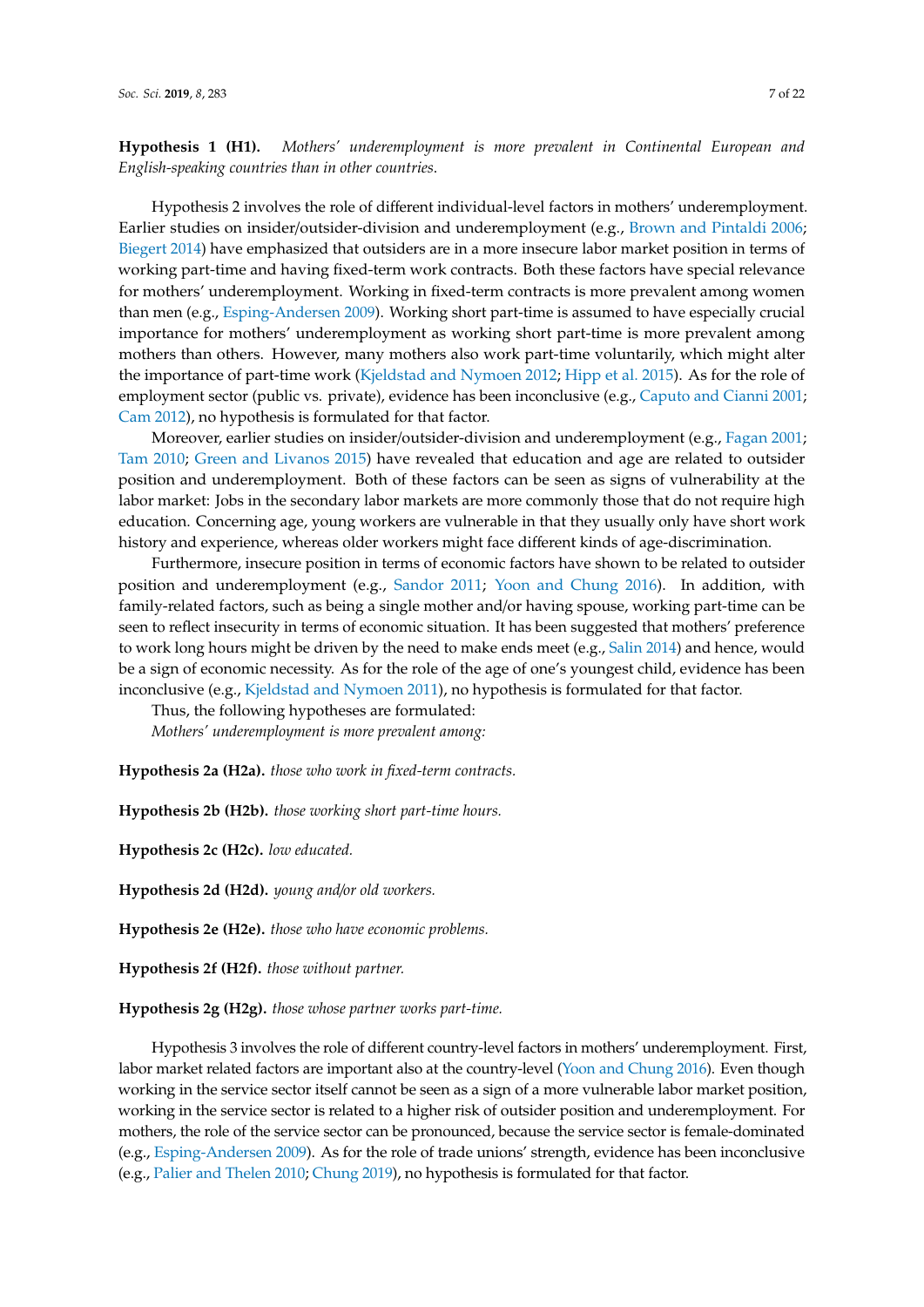Secondly, countries' poorer economic and unemployment situation is suggested to make it harder to realize a preference for a longer working time (e.g., [Bonnal et al. 2009,](#page-19-1) see also [McKee-Ryan and](#page-21-4) [Harvey 2011\)](#page-21-4). Both of these factors can also be seen to reflect insecurity in terms of economic situation.

Thirdly, highly crucial for mothers' underemployment is the availability of childcare (e.g., [Bielenski et al. 2002\)](#page-19-6). If alternative childcare (such as public day-care) is not available, mothers may end up working fewer hours than they prefer to.

Thus, the following hypotheses are formulated.

*Mothers' underemployment is more prevalent in countries with:*

**Hypothesis 3a (H3a).** *higher share of women working in the service sector.*

**Hypothesis 3b (H3b).** *poorer economic conditions.*

**Hypothesis 3c (H3c).** *more severe unemployment.*

#### **Hypothesis 3d (H3d).** *less available (public) childcare.*

The data used came from the 2010/2011 European Social Survey (ESS). The ESS is a cross-sectional survey covering a range of European countries. Data from 2010/2011 were used because this is the newest batch of data for which the rotating module "Work, family and well-being" includes variables on preferred and normal working times [\(ESS 2013\)](#page-20-22). The mothers studied were working women aged 18–55 years with at least one child under the age of 18 living in their household. Workers were those who had worked at least one hour during the previous seven days.<sup>7</sup> The final data came from 3446 mothers. The number of cases per country and response rates are presented in the Appendix  $\mathbb{C}^8$ 

The dependent variable indicated whether the mother was underemployed or not. No ready-made variable exists in the ESS data; hence, to measure underemployment, information on preferred and normal working times was employed. The variable measuring preferred working time showed the number of hours the person wanted to work weekly ("How many hours, if any, would you choose to work, bearing in mind that your earnings would go up or down according to how many hours you work?"). The normal working time variable expressed how many hours the respondent normally works in a week ("Regardless of your basic or contracted hours, how many hours do/did you normally work a week in your main job, including any paid or unpaid overtime?"). To define whether respondents were underemployed or not, the preferred working time variable was subtracted from the normal working time variable to indicate a gap between preferred and normal working times.

In the analyses, the variable was used as a dummy variable separating those who worked shorter hours than they preferred from those who worked either their preferred hours or longer.<sup>9</sup> A dummy variable separating underemployed from others was chosen as the interest in this study was to compare mothers who are underemployed to other working mothers. Hence the aim was not to make

<sup>7</sup> This kind of cut-point is crude, because it includes mothers with very different working times. Part of the reason for this decision was to keep the number of cases per country as large as possible in order to keep the results reliable. As Appendices [A](#page-16-0) and [B](#page-17-0) show, especially in some Continental European countries, a significant share of mothers work short part-time hours, whereas in Eastern European countries, nearly all mothers work full-time. However, working marginal hours was very uncommon in all countries (not shown in Appendices [A](#page-16-0) and [B\)](#page-17-0): only one/a few mothers in Switzerland, Germany, Spain, France, the Netherlands, Norway and the United Kingdom worked between one and four hours. In other countries the minimum working hours varied from five to 20 hours. Nevertheless, this crude cut-point for defining working mothers should be taken into consideration when interpreting the results.

<sup>8</sup> It should be noted that the response rate of Germany is extremely low. This should be borne in mind when interpreting the results.

<sup>9</sup> A continuous dependent variable was also tested. However, the distribution of continuous variable was very problematic: as much as 34 percent of mothers worked exactly the same amount of hours as they preferred. Moreover, for example, more than 6 percent worked five and ten hours more than they preferred. Hence, a categorical variable was considered more suitable.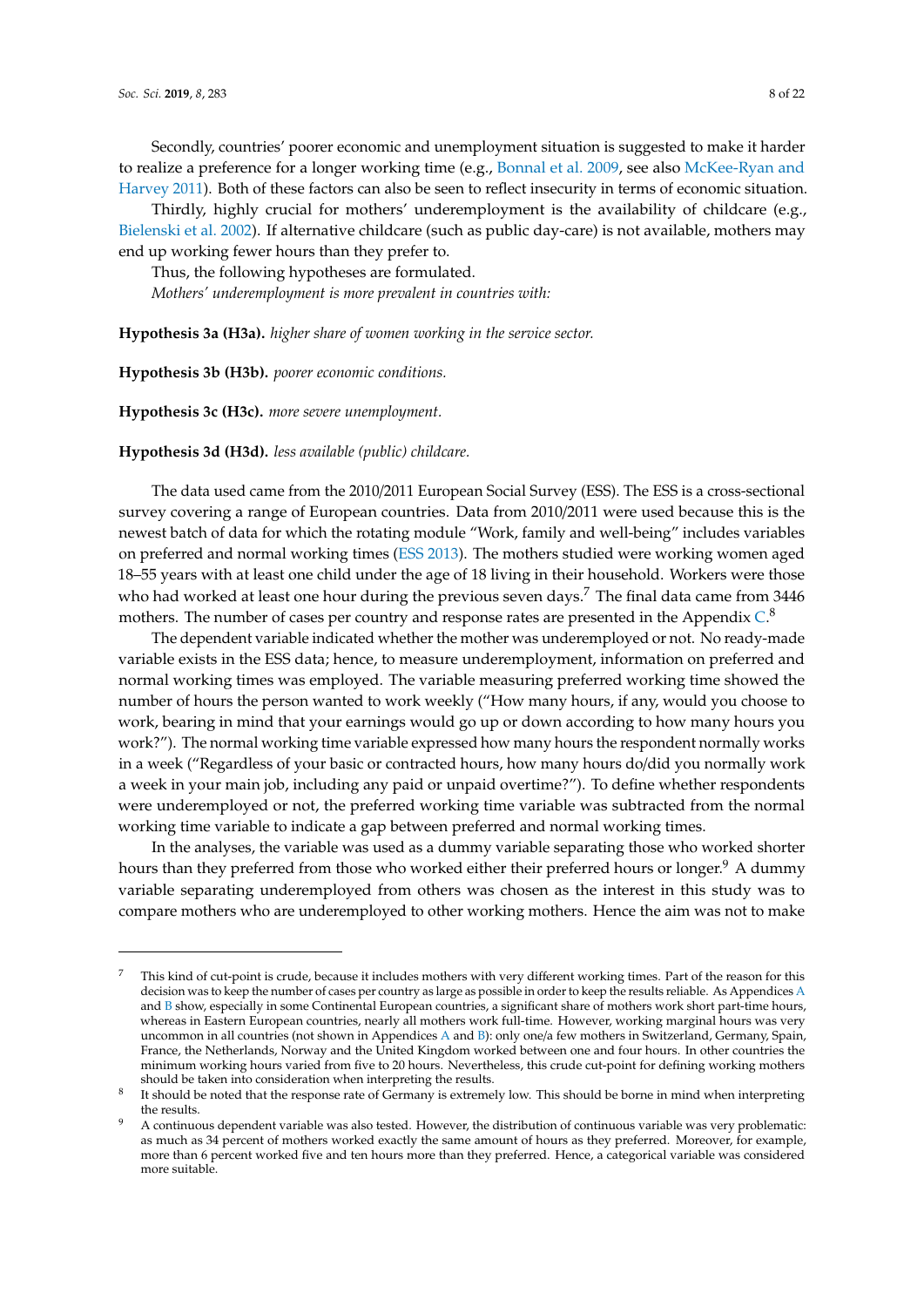comparisons between mothers who work their preferred hours and longer.<sup>10</sup> The cut-point was were set to zero, indicating that all those who worked at least one hour less than they preferred were defined as underemployed.<sup>11</sup> Descriptive statistics for the dependent variable are shown in Table [1,](#page-9-0) along with all the independent variables.

| <b>Individual-Level Variables</b>              | $\%$             | n                |
|------------------------------------------------|------------------|------------------|
| Whether mother is underemployed or not         |                  |                  |
| Underemployed                                  | 19.4             | 669              |
| Not underemployed <sup>12</sup>                | 80.6             | 2777             |
| Missing                                        | $\theta$         | $\boldsymbol{0}$ |
| Age                                            |                  |                  |
| 18-33 years                                    | 21.8             | 752              |
| 34-45 years                                    | 60.4             | 2082             |
| 46-55 years                                    | 17.8             | 612              |
| Missing                                        | $\mathbf{0}$     | $\boldsymbol{0}$ |
| Education in years                             |                  |                  |
| $0-10$ years                                   | 10.7             | 367              |
| $11-17$ years                                  | 71.9             | 2478             |
| 18 and more years                              | 17.4             | 601              |
| Missing                                        | $\boldsymbol{0}$ | $\boldsymbol{0}$ |
| Existence of partner and his employment status |                  |                  |
| Partner in fulltime work                       | 77.0             | 2297             |
| Partner in part-time work                      | 4.2              | 146              |
| Partner is not in paid work                    | $\mathbf{0}$     | $\mathbf{0}$     |
| No partner                                     | 18.8             | 648              |
| Missing                                        | $\theta$         | $\theta$         |
| Age of youngest child                          |                  |                  |
| 0-6 years                                      | 43.3             | 1493             |
| 7-17 years                                     | 56.7             | 1953             |
| Missing                                        | $\boldsymbol{0}$ | $\boldsymbol{0}$ |
| Household's economic situation                 |                  |                  |
| No problems                                    | 76.9             | 2649             |
| Problems                                       | 23.0             | 792              |
| Missing                                        | 0.1              | 5                |
| Employment sector                              |                  |                  |
| Public                                         | 41.1             | 1418             |
| Private                                        | 58.2             | 2004             |
| Missing                                        | 0.7              | 24               |
| Type of work contract                          |                  |                  |
| Unlimited                                      | 75.9             | 2615             |
| Fixed-term                                     | 14.7             | 505              |
| Missing                                        | 9.5              | 326              |
| Working time                                   |                  |                  |
| Short part-time hours                          | 8.4              | 288              |
| Long part-time hours                           | 25.9             | 892              |
|                                                |                  |                  |

**Table 1.** Descriptive statistics for dependent and independent variables (unweighted data).

<sup>&</sup>lt;sup>10</sup> Nevertheless, different kinds of sensitivity analyses were done to test the functionality of the dependent variable and in order to see how the results were affected by including those who worked their preferred hours and those who worked longer than preferred in the same category. When underemployed were compared to only those working longer than they prefer results remained similar. When the underemployed were compared to only those who worked their preferred time, the existence of partner and his employment status as well as employment sector became statistically insignificant. However, it should be noted that in these sensitivity analyses, the number of cases per country was significantly lower, which might affect the reliability of the results. When all three groups were compared, the employment sector became statistically insignificant.

<sup>11</sup> Analyses were also conducted by using alternative cut-points for defining underemployed: three and five hours. The share of underemployed mothers decreased with few percentage points when these cut-points were used, slightly less in Eastern European countries than in other countries. Otherwise, the results remained similar.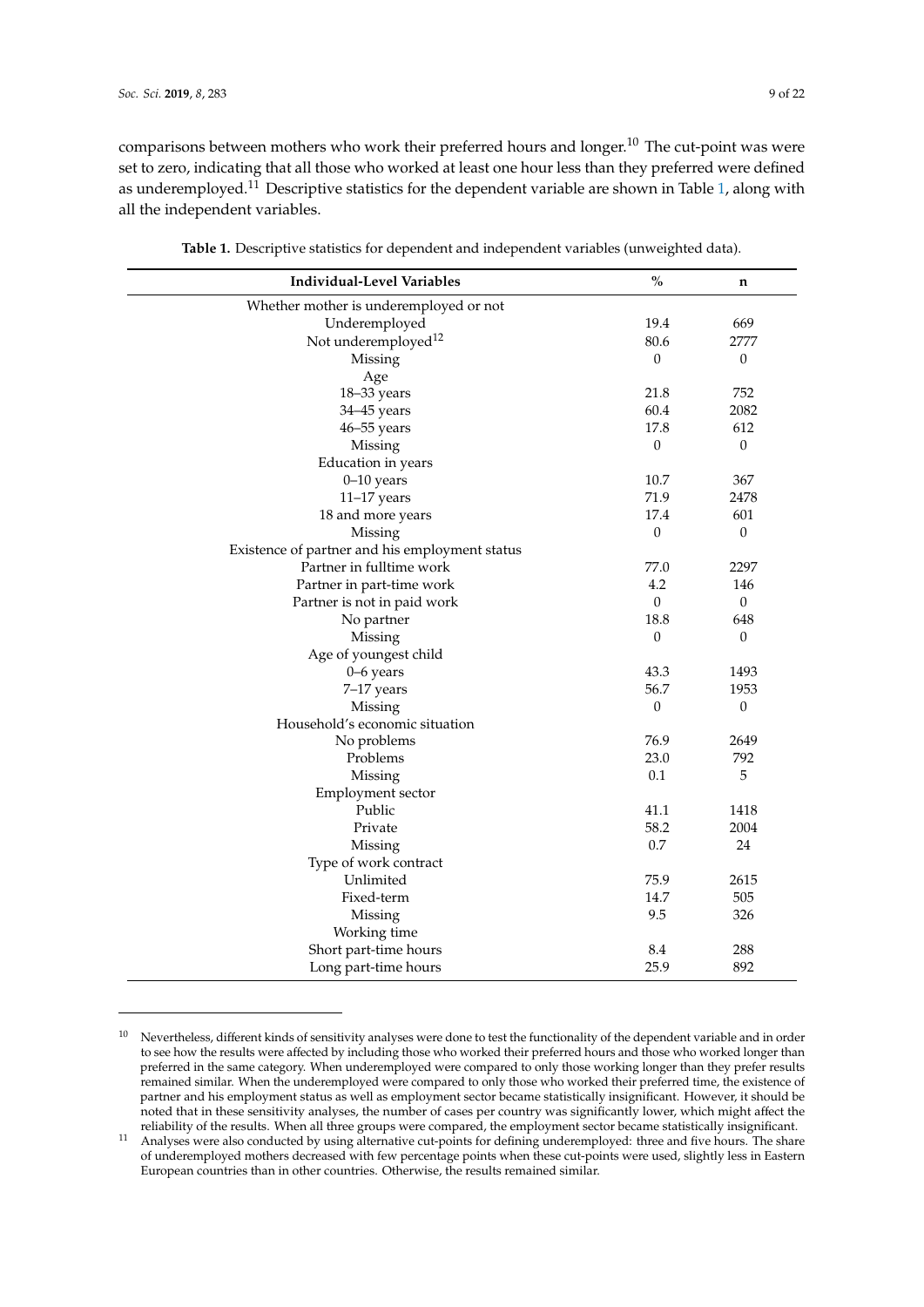<span id="page-9-0"></span>

| Individual-Level Variables                                                                 | $\%$   | n             |
|--------------------------------------------------------------------------------------------|--------|---------------|
| Full-time hours                                                                            | 65.8   | 2266          |
| Missing                                                                                    | 0      | 0             |
| Country-level variables <sup>1</sup>                                                       | Mean   | St. deviation |
| GDP per capita, dollars and PPPs (World Bank Open Data 2019)                               | 28,890 | 9323          |
| Female unemployment rate (OECD Database for Short-Term Labour Market<br>Statistics 2019)   | 8.48   | 3.74          |
| Trade union density (Eurostat Employment and Unemployment Database 2019)                   | 30.4   | 20.1          |
| Service sector employment (ILO Industrial Relations Data 2018)                             | 81.9   | 9.2           |
| Utilization coverage of childcare (OECD Family Database 2019)                              | 28.5   | 7.18          |
| Duration coverage of childcare (Eurostat Database on Income and Living<br>Conditions 2018) | 30.8   | 7.83          |
|                                                                                            |        |               |

**Table 1.** *Cont*.

**1** Information before centering the variables.

As independent variables, both individual- and country-level factors were used. As demographic factors, age and education were taken into account. Age was measured using three categories: 18–33, 34–45, and 46–55-year-olds. Education indicated years of full-time education in three categories: 0 to 10 years, 11 to 17 years, and those whose education lasted 18 years or more.

Household-related characteristics included the existence of a partner and his employment status, the age of the youngest child, and the economic situation of the household. The role of the partner and his employment status were measured as a variable separating full-time working partner, part-time working partner, partner that is outside the labor market, and respondents who did not have a partner. The category representing the youngest child's age distinguished between those whose youngest child was under seven years old from those whose youngest child was at least seven years old. Evaluation of households' economic situation relied on respondents' subjective perception and was used as a variable separating households that did not have economic problems from those that did.

As work-related factors, sector of employment, type of work contract, and working time were used. Sector of employment indicated whether a person was working in the public or private sector<sup>13</sup>, whereas type of work contract indicated whether their work contract was an unlimited or fixed-term one. Regarding type of work contract, the share of missing cases was rather high. This is mainly due to a large portion of missing cases in Greece (20%), Switzerland (18%), Spain (14%) and the Czech Republic (13%). This should be kept in mind when interpreting the results. The duration of working time measured mothers' current working time, separating short part-time (1–19 h a week), long part-time (20–34 h a week) and full-time (35 or more hours a week) working mothers. <sup>14</sup>

Country-level factors concerning the role of economic conditions, unemployment situation, service sector employment, trade union strength, and childcare system were included in the analyses. Economic conditions were measured using mean GDP per capita between the years 2000 and 2011. Data on GDP per capita came from the [\(World Bank Open Data 2019\)](#page-21-14) and were expressed in thousands of dollars. Unemployment situation was a variable indicating the female unemployment rate as a mean between 2000 and 2011. It was derived from the [\(OECD Database for Short-Term Labour Market](#page-21-15) [Statistics 2019\)](#page-21-15). Service sector employment was measured using the mean percentage of employed females that were working in the service sector between the years 2000 and 2011. Data came from

<sup>&</sup>lt;sup>12</sup> In most of the countries, a larger share of mothers in this group were working longer than preferred hours. However, in Bulgaria, Hungary, Norway, Poland and Portugal, working the preferred amount of hours was more prevalent. The share of mothers working longer than preferred varied from 23 percent in Hungary to 63 percent in Croatia. The share of mothers working the preferred amount of hours varied from 22 percent in Germany to 53 percent in Bulgaria.

<sup>&</sup>lt;sup>13</sup> This variable is somewhat problematic as the share of mothers working in the public sector is rather high. This is the situation for all countries and not only for mothers, but also for all working women and men.

<sup>14</sup> It should be noted that information on current working hours was also used to calculate the dependent variable; therefore, they are interrelated.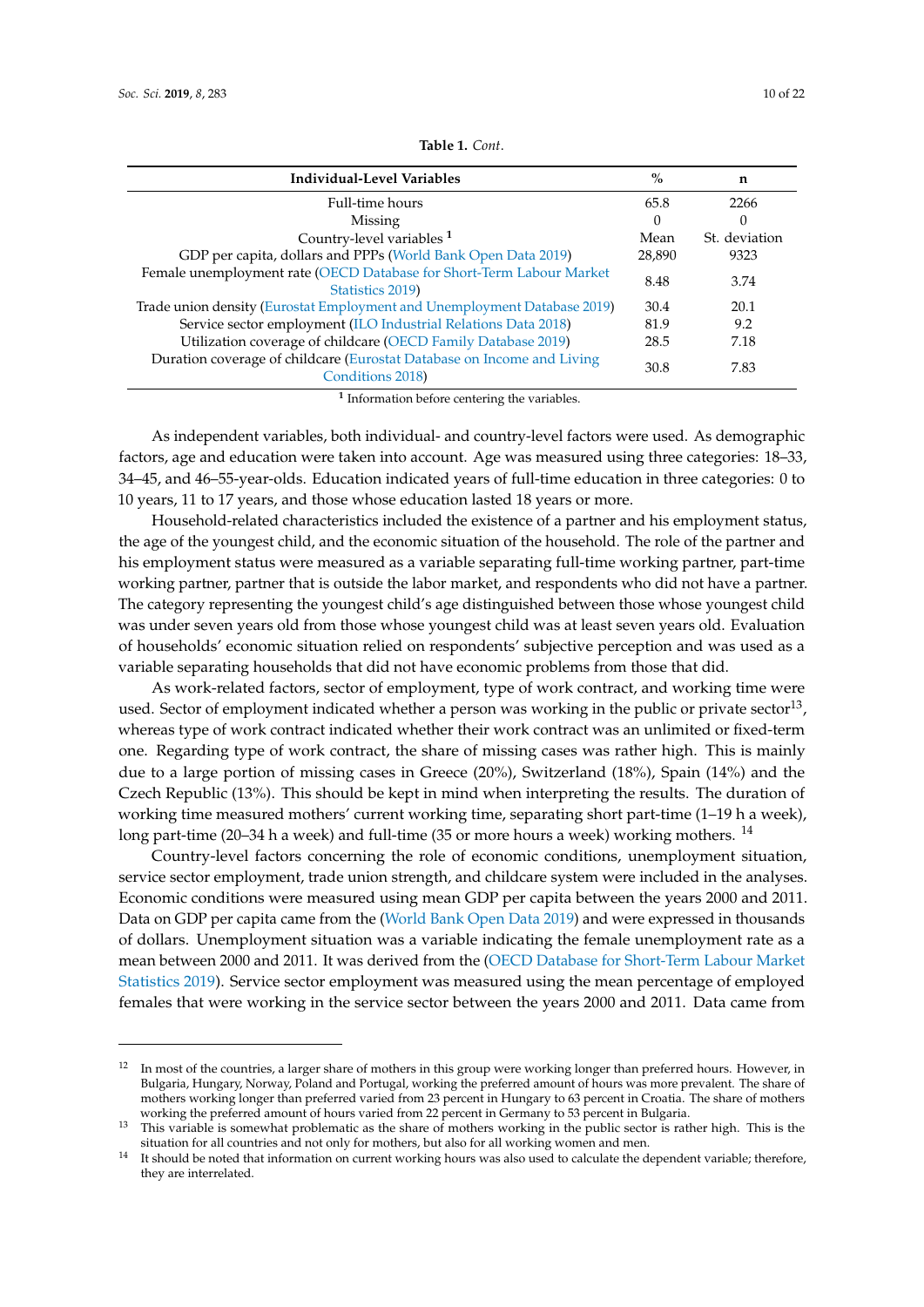[\(ILO Industrial Relations Data 2018\)](#page-20-24)<sup>15</sup> Trade union strength was measured using mean trade union density between the years 2004 and 2011 and the data came from the Eurostat Employment and Unemployment database.<sup>16</sup>

Two factors were used to capture the role of childcare.<sup>17</sup> The first variable measured the "utilization coverage" of childcare systems. It indicated the enrollment rates of children under the age of six in formal care or early education services in 2008. Data came from the [\(OECD Family Database 2019\)](#page-21-16). The second variable was "duration coverage", which showed the median number of weekly hours of formal care for children under school age in 2011. This data was derived from the [Eurostat Database](#page-20-25) [on Income and Living Conditions](#page-20-25) [\(2018\)](#page-20-25).

In the analyses, country-level factors were used both as categorized and continuous variables. In the descriptive analyses, country-level factors were used as three-category variables to better illustrate possible bivariate relationships. Countries were divided into three groups based on whether GDP per capita/unemployment/service sector employment/trade union density rate/utilization coverage/duration coverage in a country belonged to the lowest, middle or highest third of countries included in this study. In the explanatory analyses, country-level factors were used as continuous variables.

The research methods were divided into descriptive and explanatory types. Using descriptive statistics, the aim was to analyze the cross-national differences in the prevalence and depth of mothers' underemployment. Cross-tabulation was used to examine the binary relationships between each independent variable and the prevalence of underemployment. A logistic multilevel regression analysis was employed to determine which individual- and country-level characteristics explained the variance in mothers' underemployment. The advantage over a standard logistic regression analysis is that a multilevel model allows the intercept to vary randomly across countries, whereas in standard regression, it is presumed to be the same. A logistic analysis was chosen because the dependent variable had two categories. A step-by-step procedure was employed in the logistic analysis, beginning with an empty model. Next, all individual-level factors were included in the model. After that, country-level characteristics were added to the model<sup>18</sup> [\(Hox 2002\)](#page-20-26). When the results of the logistic multilevel regression analysis were presented, average marginal effects, statistical significances, standard errors, BIC values, country variance and VPC were reported. For the logistic analysis, continuous independent variables were centered around their grand mean. Moreover, because of a rather high share of missing data (9.5 %) in variable measuring the type of work contract, a category for missing information was included for that variable to keep the number of cases as large as possible. Results for missing information were not interpreted.

One problem that relates to multi-level modeling is the small N problem. The number of macro-level units should be large enough in order to keep the results reliable<sup>19</sup>. Moreover, the number

<sup>&</sup>lt;sup>15</sup> Information on Switzerland was from the year 2011 and it came from [\(OECD Employment and Labour Market Statistics](#page-21-17) [2019\)](#page-21-17).

<sup>16</sup> Information on Bulgaria was from 2011; Croatia and Slovakia from 2013; Greece from 2004, 2007 and 2010; Hungary from 2005, 2007 and 2008.

<sup>17</sup> Comparable and up-to-date indicators for childcare institutions were not available, so information on outcomes was used. Employing information on outcomes instead of institutions can cause problems because the demand and supply of childcare do not always correlate with each other.

<sup>18</sup> Random slope and cross-level interaction models were also tested, but none of the random slopes or cross-level interactions were statistically significant. This does not evidently mean that there are not any statistically significant differences to be found. The number of cases altogether (3446) is small to cover 22 countries. In addition, the number of macro-level units (22 countries) is rather small. Hence, it may be that the random slope and cross-level interaction models (with quite many independent variables) were too complicated for the data used (See [Hox 2002\)](#page-20-26). The results on the bivariate analyses conducted by country (not shown here) also point to this direction as there were cross-national differences especially in relation to the existence of partner and his employment status and economic problems. Underemployment was particularly prevalent among single mothers in CZ, DE, FR, HU, IE PT and SK and among those having economic problems in many Eastern and Southern European countries.

<sup>19</sup> Because of the small number of macro-level units, some sensitivity analyses (linear models as well as separate analyses for each country and different country groupings) were conducted to see if one country or some country groupings affected the results.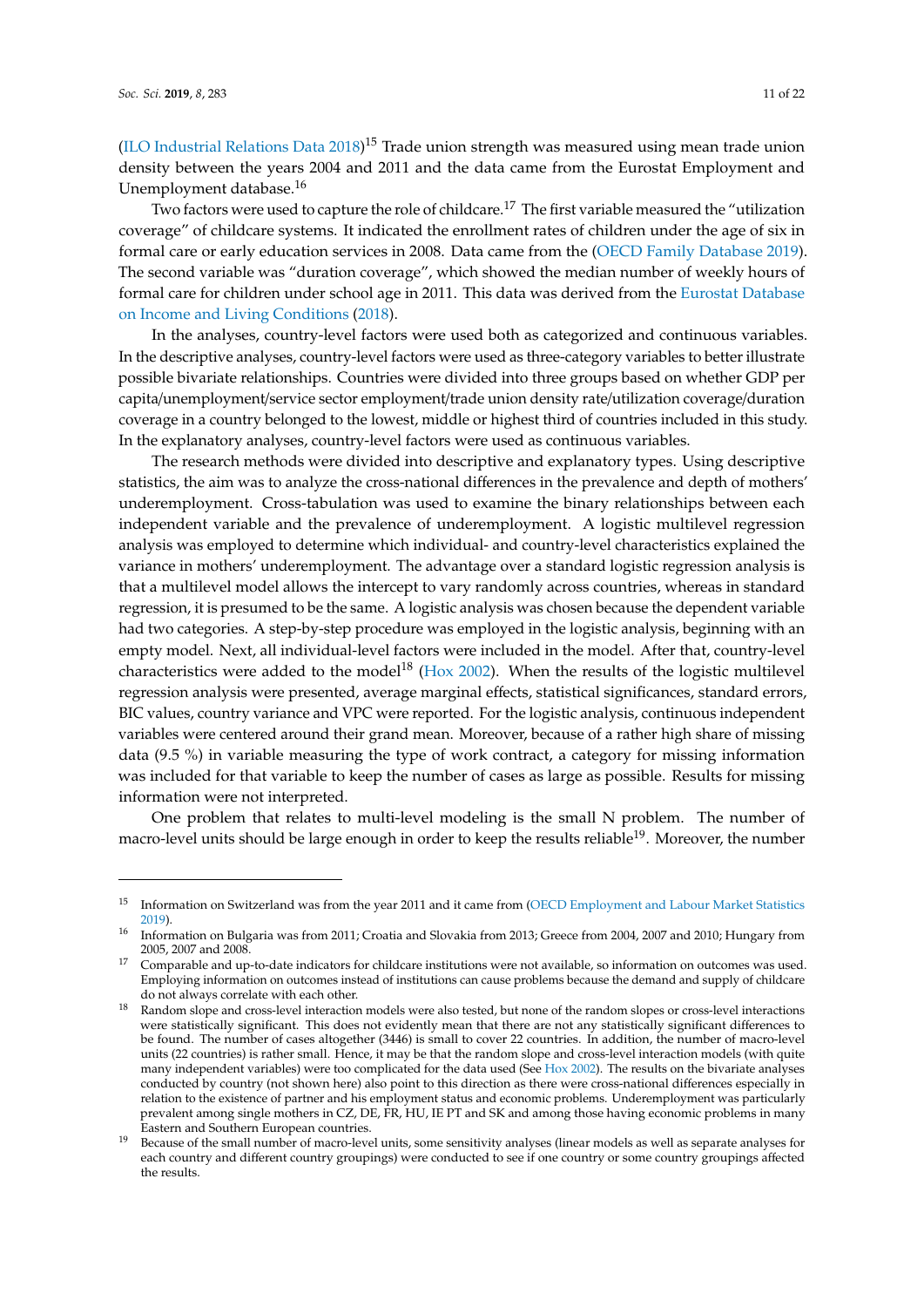of macro-level variables in one model is restricted by the number macro-level units in the data (e.g., [Hox 2002\)](#page-20-26). Hence, country-level variables were divided to three distinct models. Nevertheless, as [Bryan and Jenkins](#page-19-8) [\(2016\)](#page-19-8) stated, with a relatively small number (fewer than 30) of macro-level units, the reliability of country effects should be handled with caution because the country variance and standard errors for country-level effects tend to be under-estimated and confidence intervals too narrow. These limitations should be borne in mind when interpreting the results. Moreover, when cross-sectional data is used, it is not possible to state whether the independent variable affects the dependent variable or vice versa. Therefore, results should be interpreted as statistical relationships between independent and dependent variables.

#### **5. Results**

The underemployment rates in European countries (i.e., the share of working mothers that are working shorter hours than they prefer) are presented in Table [2,](#page-11-0) together with the depth of mothers' underemployment. The results reveal that mothers' underemployment existed in all 22 European countries, but the prevalence varied. Most striking is the situation in Poland, where around 45 percent of working mothers are underemployed. In addition, underemployment in Hungary was more prevalent than in the other countries. This result is interesting in light of the fact that in Poland and Hungary, the labor markets are mainly based on the norm of full-time jobs, and mothers usually work full-time [\(Lewis 2009\)](#page-21-7). This raises the question of whether, for example, economic reasons may lie behind mothers' preference to work even longer hours than they currently are. This could also be the situation in the Czech Republic, Portugal, and Greece, where about every fourth working mother is underemployed.

|           | Underemployment | Depth of Underemployment |         |                      |  |
|-----------|-----------------|--------------------------|---------|----------------------|--|
|           | Rate            | Median                   | Mean    | <b>St. Deviation</b> |  |
| PL        | 45.9            | $-10.0$                  | $-12.5$ | 8.38                 |  |
| HU        | 35.1            | $-10.0$                  | $-13.6$ | 7.72                 |  |
| CZ        | 27.5            | $-5.8$                   | $-7.1$  | 4.09                 |  |
| <b>PT</b> | 26.4            | $-8.0$                   | $-12.1$ | 9.75                 |  |
| <b>GR</b> | 25.5            | $-10.0$                  | $-12.1$ | 6.42                 |  |
| DE        | 24.3            | $-10.0$                  | $-10.3$ | 6.0                  |  |
| IE        | 24.3            | $-10.0$                  | $-10.5$ | 6.22                 |  |
| <b>FR</b> | 21.1            | $-5.0$                   | $-7.6$  | 6.28                 |  |
| EE        | 20.7            | $-20.0$                  | $-23.8$ | 16.61                |  |
| SK        | 18.7            | $-8.0$                   | $-8.6$  | 6.08                 |  |
| BG        | 18.5            | $-8.0$                   | $-10.0$ | 6.56                 |  |
| UK        | 17.5            | $-6.0$                   | $-9.7$  | 8.13                 |  |
| NL        | 17.2            | $-5.5$                   | $-6.8$  | 4.28                 |  |
| NO        | 16.6            | $-4.9$                   | $-7.1$  | 6.66                 |  |
| ES        | 14.8            | $-7.6$                   | $-10.1$ | 6.54                 |  |
| <b>CH</b> | 14.4            | $-7.0$                   | $-9.5$  | 9.23                 |  |
| <b>SE</b> | 12.2            | $-8.0$                   | $-8.8$  | 6.42                 |  |
| BE        | 11.7            | $-8.0$                   | $-8.0$  | 6.04                 |  |
| DK        | 10.7            | $-5.0$                   | $-6.7$  | 6.98                 |  |
| FI        | 9.3             | $-7.0$                   | $-8.1$  | 7.37                 |  |
| $\rm SI$  | 7.0             | $-10.0$                  | $-10.7$ | 6.0                  |  |
| HR        | 6.7             | $-20.0$                  | $-20.9$ | 14.69                |  |

<span id="page-11-0"></span>**Table 2.** Mothers' underemployment rate (%) and the depth of underemployment (hours per week; median, mean, and standard deviations) in European countries.

Underemployment also seems to be rather common in Germany and Ireland, where slightly under 25 percent of working mothers are underemployed. In these countries, economic necessity is probably not the main reason for mothers working less than they prefer. In both of these countries, part-time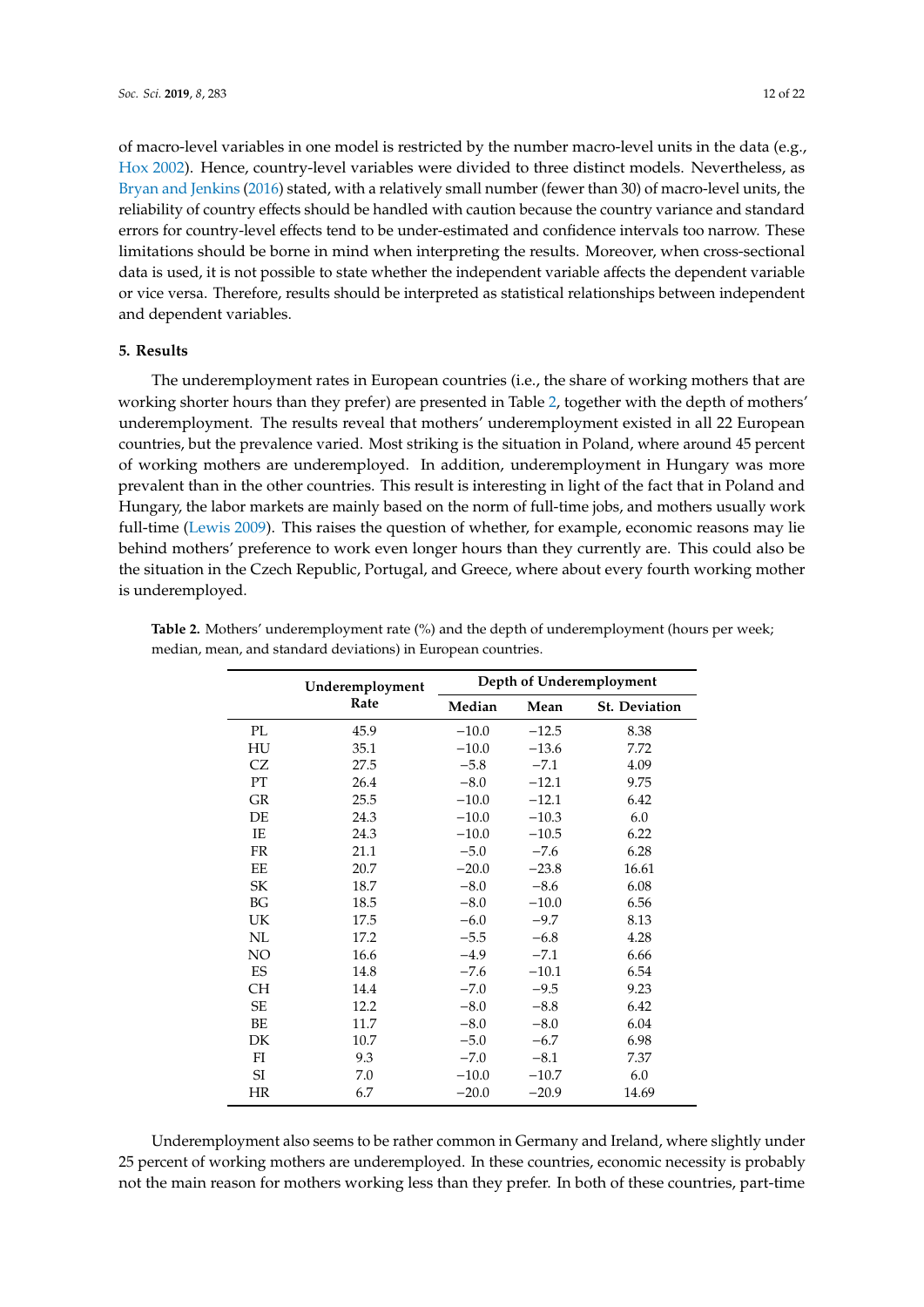work has traditionally been the way mothers work. Moreover, (public) childcare is offered mainly on a part-time basis, which may hinder mothers' ability to work as long as they want (e.g., [Lewis 2009\)](#page-21-7).

At the bottom end of the table are countries where mothers' underemployment is less prevalent. In Sweden, Belgium, and Finland, the underemployment rate is around 10 percent, and it is even lower in Slovenia and Croatia. These are all countries where mothers tend to work rather long hours, and in Finland, Slovenia, and Croatia, full-time work is particularly common [\(Nergaard 2010\)](#page-21-18). In addition, in Sweden, Belgium, and Finland, the extensive childcare system enables mothers to work longer hours [\(Lewis 2009\)](#page-21-7).

Besides prevalence, the depth of underemployment is important. The possible negative economic consequences are assumed to be more severe in situations where the gap between preferred and current working hours is larger [\(Bender and Skåtun 2009\)](#page-19-9). In addition, in this respect, the variation across countries is noticeable. The depth of underemployment is clearly most severe in Estonia and Croatia, where the median value is 20 h (i.e., mothers work 20 h less per week than they prefer). Nevertheless, the large standard deviations reveal that in Estonia and Croatia, there is a wide variation among the countries in the depth of underemployment. Croatia is an intriguing case; even though relatively few mothers suffer from underemployment, it hits those who experience it extremely hard. It should be noted, however, that the number of cases in Croatia is rather small. In Germany, Greece, Hungary, Ireland, Poland, and Slovenia, the depth of underemployment accounts for ten hours a week; thus, mothers work approximately two hours less per day than they prefer. Although this is less than in Estonia and Croatia, two hours a day equals a substantial amount of money in terms of salaries, especially in the long run. In the rest of the countries, the depth of underemployment varies between five and ten hours a week.

The results in Table [2](#page-11-0) provide only modest support for hypothesis 1. As expected, cross-national differences in underemployment rate and depth of underemployment are evident. However, and more importantly, countries do not cluster together according to corporatist versus non-corporatist division [\(Biegert 2014\)](#page-19-3) or welfare state regimes [\(Esping-Andersen 2009\)](#page-20-21). There are Eastern, Southern as well as Continental European countries with high and low underemployment rates. Moreover, highest underemployment rates are found in countries where mothers' part-time work is not that prevalent, which is opposite to hypothesis 1. Nevertheless, rather high underemployment rates are found in some countries (DE, IE) where mothers' part-time work is more common.

The role of different individual- and country-level factors on underemployment is presented in Table [3,](#page-13-0) which displays the results of the logistic multilevel regression analysis.<sup>20</sup>

Model 1 included all individual-level variables. According to hypotheses H2a and H2b underemployment is more common among mothers with a less secure labor market position. This result accentuates the argument [\(Yoon and Chung 2016\)](#page-21-9) that underemployment is related to secondary labor market and outsider position. Especially striking is the relationship between mothers' working time and underemployment. Mothers who are working short part-time hours face a 34 percentage points higher probability of underemployment than mothers working long part-time hours and as much as a 62 percentage points higher probability than full-time working mothers. Although this is not a surprising result, it illustrates the specialness of mothers' underemployment, as in many countries, mothers constitute a significant share of those working short part-time hours. Furthermore, the larger probability of underemployment among part-timers clearly amplifies that mothers do not always work part-time voluntarily (See [Kjeldstad and Nymoen 2012\)](#page-21-2).

Moreover, this result accentuates the argument that underemployment and involuntary part-time work are closely related to each other (e.g., [Kauhanen and Nätti 2015\)](#page-20-13). Nevertheless, mothers' underemployment is not solely a phenomena of part-timers. Altogether, more than 11 percent of full-time working mothers are underemployed (see Appendix [D\)](#page-18-0). However, the share varies a lot across

 $20$  Results of bivariate analyses are presented in Appendix [D.](#page-18-0)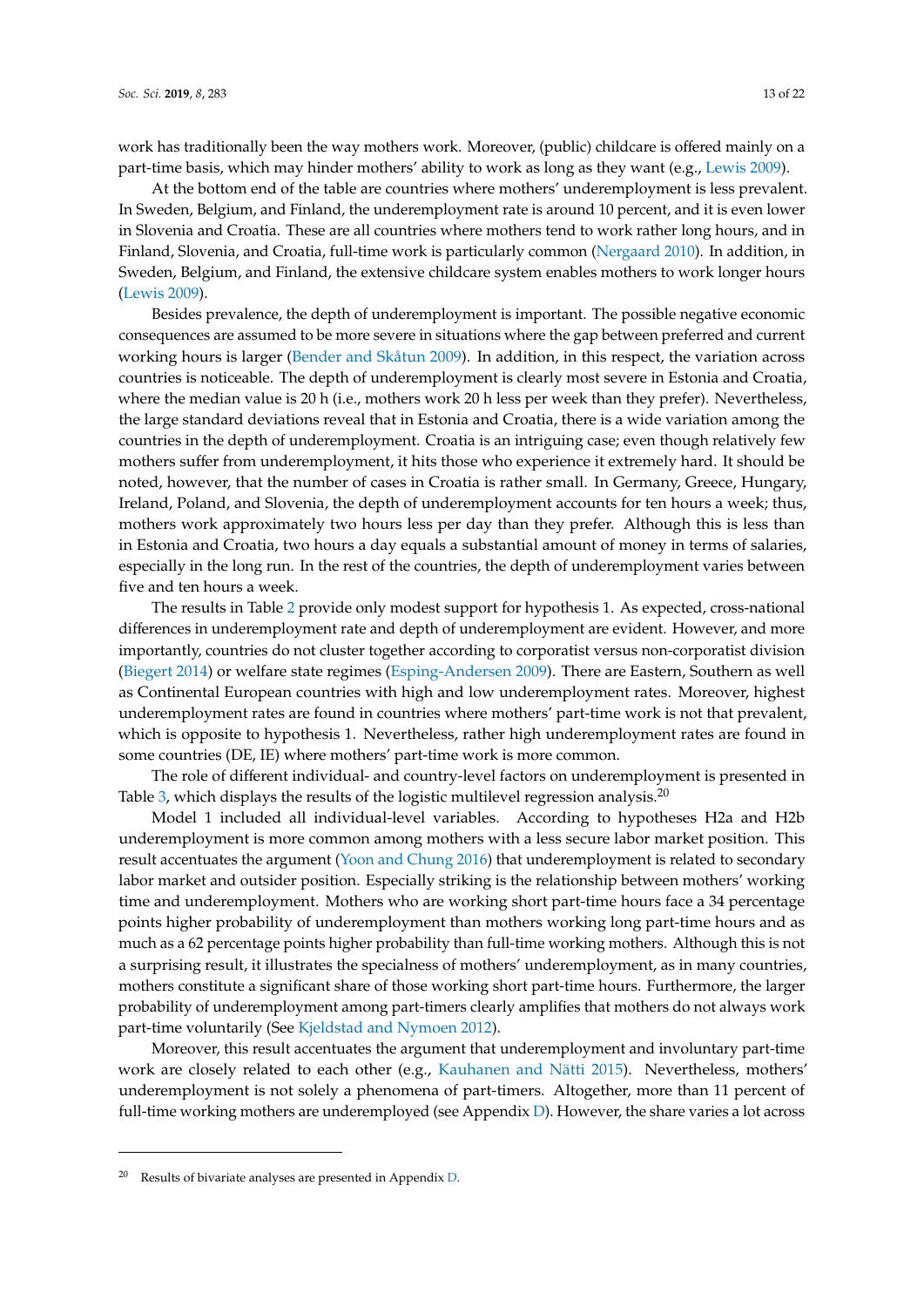countries (not shown in Appendix [D\)](#page-18-0): in Eastern European countries, underemployment is related to full-time working mothers, whereas in Continental European countries, underemployment is related to part-time work. The result concerning Eastern European countries is explained by the fact that in these countries, nearly all mothers work full-time (see Appendices [A](#page-16-0) and [B\)](#page-17-0). The relatively small number of cases per country prohibited a more specific cross-country analysis on the relationship between underemployment and (involuntary) part-time work. However, it seems that there is cross-country variation in the strength of the relationship between the two as the tradition and role of part-time work in mothers' employment varies across countries (see also [Lewis 2009\)](#page-21-7).

Furthermore, as presumed, working in fixed-term work contract increases the probability of underemployment by six percentage points compared to mothers with unlimited work contract. No hypothesis was made concerning the role of sector of employment because earlier studies (e.g., [Cam 2012\)](#page-19-2) had delivered contradictory results. In the case of mothers, working in the private sector is related to a higher risk of underemployment.

|                                   | Model 0 | Model 1            | Model 2              | Model 3             | Model 4             |
|-----------------------------------|---------|--------------------|----------------------|---------------------|---------------------|
| Age                               |         |                    |                      |                     |                     |
| 18-33 years                       |         | $-0.01(0.02)$      | $-0.01(0.02)$        | $-0.01(0.02)$       | $-0.01(0.02)$       |
| 34-45 years                       |         | $-0.01(0.01)$      | $-0.01(0.02)$        | $-0.01(0.02)$       | 0.01(0.02)          |
| $46 - 55$ years                   |         | ref.               | ref.                 | ref.                | ref.                |
| Education                         |         |                    |                      |                     |                     |
| 18 or more years                  |         | $-0.01(0.03)$      | $-0.01(0.03)$        | $-0.01(0.03)$       | $-0.01(0.02)$       |
| $11-17$ years                     |         | $-0.01(0.02)$      | $-0.01(0.02)$        | $-0.01(0.02)$       | $-0.01(0.02)$       |
| $0 - 10$ years                    |         | ref.               | ref.                 | ref.                | ref.                |
| Existence of partner and his      |         |                    |                      |                     |                     |
| employment status                 |         |                    |                      |                     |                     |
| No partner                        |         | $0.03 * (0.02)$    | $0.04(0.02)$ *       | $0.04 * (0.02)$     | $0.04 * (0.02)$     |
| Part-time working partner         |         | $-0.04(0.03)$      | $-0.04(0.03)$        | $-0.04(0.03)$       | $-0.04(0.03)$       |
| Fulltime working partner          |         | ref.               | ref.                 | ref.                | ref.                |
| Age of youngest child             |         |                    |                      |                     |                     |
| 7-17 years                        |         | $0.03 * (0.01)$    | $0.03$ ** $(0.01)$   | $0.03 * (0.01)$     | $0.03$ ** $(0.01)$  |
| $0 - 6$ years                     |         | ref.               | ref.                 | ref.                | ref.                |
| Household has economic            |         |                    |                      |                     |                     |
| problems                          |         |                    |                      |                     |                     |
| Yes                               |         | $0.05$ ** $(0.02)$ | $0.05$ ** $(0.02)$   | $0.05$ ** $(0.02)$  | $0.05$ ** $(0.02)$  |
| No                                |         | ref.               | ref.                 | ref.                | ref.                |
| Employment sector                 |         |                    |                      |                     |                     |
| Private                           |         | $0.03 * (0.01)$    | $0.03 * (0.01)$      | $0.03 * (0.01)$     | $0.03 * (0.01)$     |
| Public                            |         | ref.               | ref.                 | ref.                | ref.                |
| Type of work contract             |         |                    |                      |                     |                     |
| Fixed-term                        |         | $0.06$ ** $(0.02)$ | $0.06$ ** $(0.02)$   | $0.06$ ** $(0.02)$  | $0.06$ ** $(0.02)$  |
| Unlimited                         |         | ref.               | ref.                 | ref.                | ref.                |
| Working time                      |         |                    |                      |                     |                     |
| Full-time hours                   |         | $-0.62$ *** (0.03) | $-0.58$ *** (0.04)   | $-0.59$ *** (0.04)  | $-0.58$ *** (0.03)  |
| Long part-time hours              |         | $-0.34$ *** (0.03) | $-0.31$ *** (0.03)   | $-0.31$ *** (0.03)  | $-0.31$ *** (0.03)  |
| Short part-time hours             |         | ref.               | ref.                 | ref.                | ref.                |
| Trade union density rate          |         |                    | $-0.01(0.01)$        |                     |                     |
| Service sector employment         |         |                    | $-0.01$ *** $(0.01)$ |                     |                     |
| GDP/capita (1000)                 |         |                    |                      | $-0.01$ ** $(0.01)$ |                     |
| Female unemployment rate          |         |                    |                      | 0.01(0.01)          |                     |
| Utilization coverage of childcare |         |                    |                      |                     | $-0.01$ ** $(0.01)$ |
| Duration coverage of childcare    |         |                    |                      |                     | 0.01(0.01)          |
| <b>BIC</b>                        | 3325.8  | 2936.8             | 2939.7               | 2938.9              | 2934.1              |
| Country-level variance            | 0.75    | 0.70               | 0.35                 | 0.34                | 0.25                |
| <b>VPC</b>                        | 0.19    | 0.18               | 0.10                 | 0.09                | 0.07                |

<span id="page-13-0"></span>**Table 3.** Logistic multilevel regression analyses on mothers' underemployment, average marginal effects and statistical significances (standard errors) **<sup>1</sup>** .

**<sup>1</sup>** Underemployed as a reference category. Statistical significance: \* *p* < 0.05; \*\* *p* < 0.01; \*\*\* *p* < 0.001.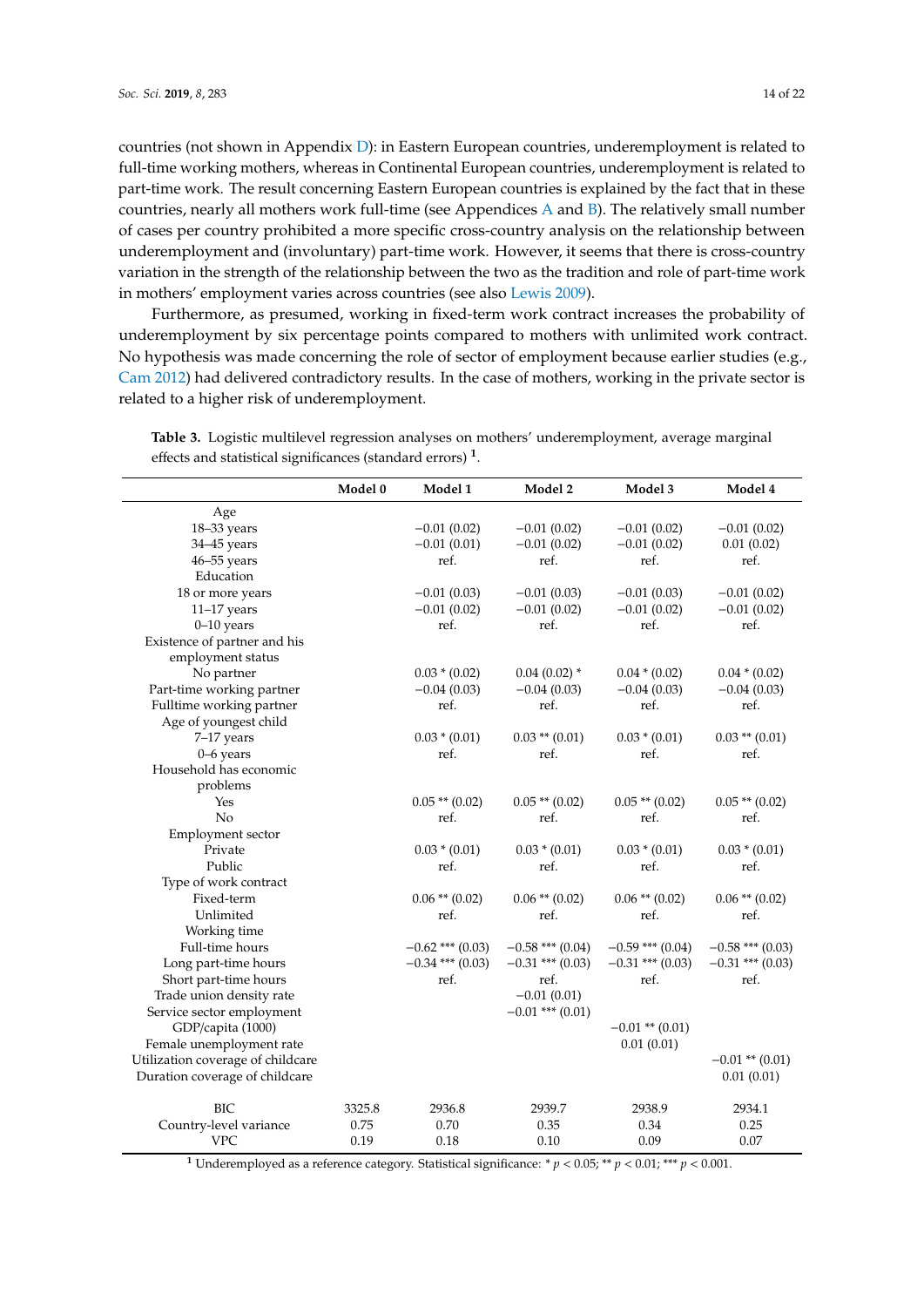Secondly, supporting hypotheses H2e and H2f, underemployment is related to the mothers who are in a more insecure position in terms of economic situation. This further reaffirms that underemployment is related to secondary labor market and outsider position [\(Schwander and](#page-21-6) [Häusermann 2013\)](#page-21-6). Mothers who state that their household is having economic problems have a five percentage points higher probability of facing underemployment than mothers without economic problems. However, it should be noted that with cross-sectional data, it is not possible to say whether an economically insecure position leads to underemployment or vice versa. The existence of a partner and his labor market status can also be seen as a factor contributing to the economic situation of mothers. The results show that mothers without a partner have a three percentage points higher probability of facing underemployment than mothers with a full-time working partner. Hence, this accentuates the argument that mothers' preferences for longer working times are sometimes driven by economic necessity (see [Salin 2014\)](#page-21-3). The situation of single mothers is worrying because the negative consequences of underemployment might be more serious when there is only one earner in the household. Surprisingly, and in contrast to hypothesis H2g, whether one's partner is working full-time or part-time is not related to underemployment. Part of the reason for this might be the fact that so few partners (164 cases) are working part-time.

Finally, in contrast to hypotheses H2c and H2d, model 1 reveals that the prevalence of mothers' underemployment is not primarily shaped by traditional socio-demographic factors. Neither age nor education are related to mothers' underemployment, which suggests that mothers' underemployment is shaped partly by different factors than underemployment in general. Because of contradictory results in earlier studies (e.g., [Fagan 2001\)](#page-20-16), no hypothesis was made concerning the age of the youngest child. The result shows that mothers with older children have three percentage points higher probability of being underemployed than mothers of younger children. This may indicate that mothers with younger children prefer shorter working time and/or they do not mind working shorter hours. When children are older, mothers might prefer longer working time, but they are unable to realize their preference. For example, the possibility to change working hours according to one's preferences is not possible in many jobs (See [Kjeldstad and Nymoen 2011\)](#page-20-6).

Country-level factors are included in models 2, 3 and 4.

In model 2, factors measuring trade union density and service sector employment were added to the analysis. Contrary to hypothesis H3a, more prevalent service sector employment is related to lower underemployment. When the analysis was done excluding Eastern European countries, the result becomes statistically insignificant. This indicates that there are cross-national differences in the relation between service sector employment and underemployment. The role of trade union density was not hypothesized beforehand because of the contradictory results of earlier studies (e.g., [Chung 2019\)](#page-20-10). Model 2 shows that trade union density is not related to mothers' underemployment at all when the roles of other independent variables are taken into account.

Factors related to economic and unemployment conditions were tested in model 3. The results support hypothesis H3b and further reassert the role of economic conditions because a country's poor economic performance is related to a higher prevalence of underemployment. Although the relationship is weak; when GDP per capita increases by one thousand dollars, the probability of underemployment decreases by one percentage point. Thus, in times of poorer economic conditions, it is harder for mothers to realize their preference for long working hours (see [Feldman 1996\)](#page-20-20). Contrary to hypothesis H3c, a country's performance concerning the unemployment situation does not affect mothers' underemployment.

Model 4 tested the hypothesis H3d that the unavailability of (public) childcare restricts mothers' ability to work as long as they prefer. The hypothesis is partly supported: availability in terms of utilization is related to the prevalence of mothers' underemployment; in countries with less extensive childcare systems, mothers are more often underemployed than in countries with better childcare. The results show that when the coverage of childcare increases by one percentage point, the probability of underemployment decreases by one percentage point. This supports the argument that when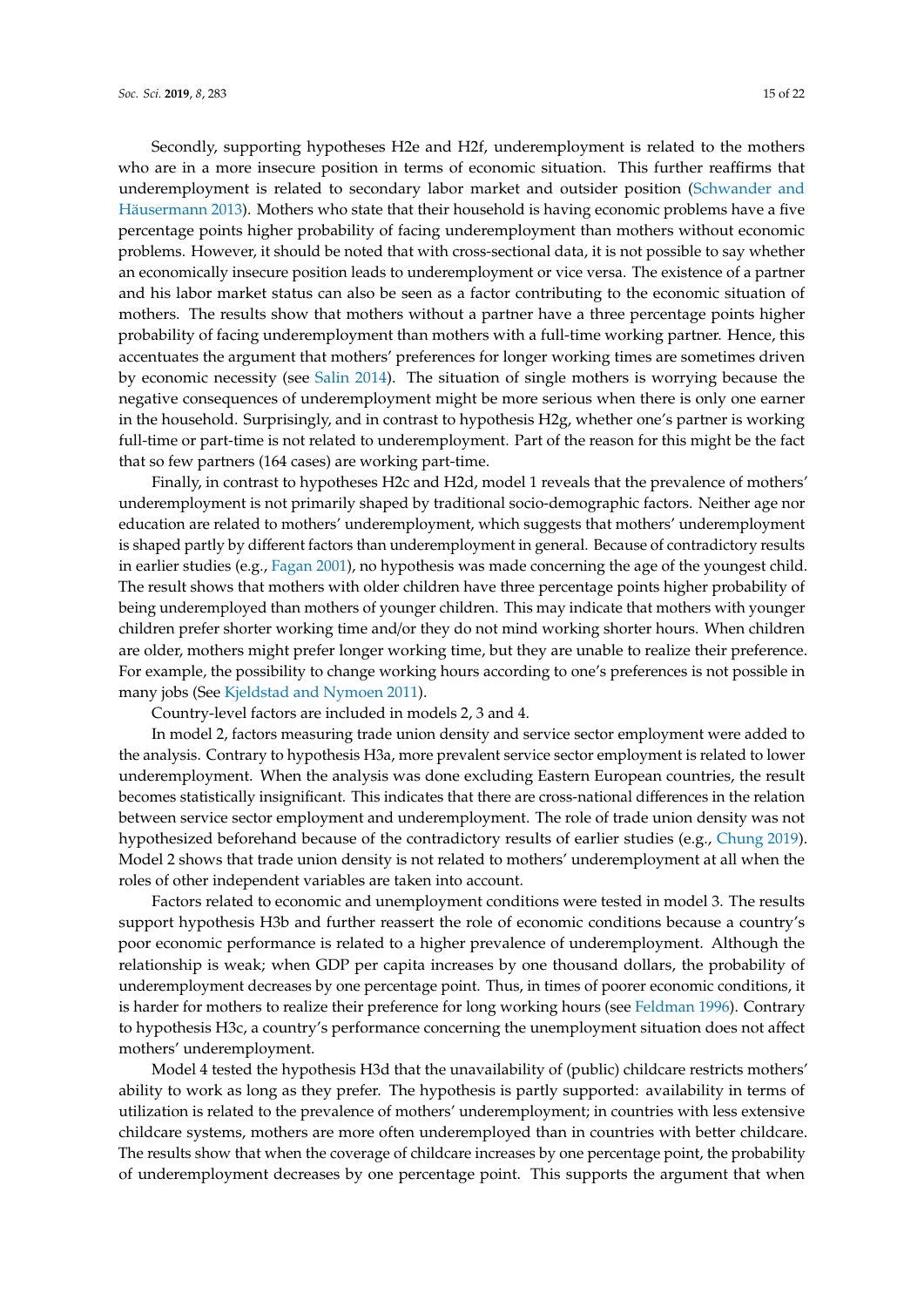mothers' underemployment is studied, questions related to the organization of childcare should be taken into account (see also [Kjeldstad and Nymoen 2012\)](#page-21-2). However, it should be noted that the childcare coverage variable actually measured the *use* of childcare [\(Lomazzi et al. 2018\)](#page-21-19). Hence, more precisely, the probability of being underemployed increases by one percentage point when the usage of childcare decreases by one percentage point. Quite surprisingly and contrary to hypothesis, duration coverage of childcare was not related to mothers' underemployment. One reason for this might be the above-mentioned problem of childcare variables: results might have been different if it had been possible to measure the available duration of childcare not from demand, but from the supply-perspective.

The last part of Table [3](#page-13-0) presents the random effects. The VPC value indicates that the inclusion of country-level factors in models 2, 3, and 4 reduced the share of unexplained country-level variance. Nevertheless, country-level variance tends to get smaller with relatively smaller number of macro-level units [\(Bryan and Jenkins 2016\)](#page-19-8). Hence, these results should be treated with caution. The same caution applies to the small standard errors of country-level variables in models 2, 3, and 4.

#### **6. Conclusions**

This article examined working mothers' underemployment in 22 European countries. The results show that underemployment touches a significant (although varying) share of mothers in all the countries included in this study. The highest levels of underemployment are found in Poland and Hungary, where around 45 and 35 percent of mothers, respectively, want to work longer hours than they currently do. In other countries, the share of underemployed mothers varies between over 25 and under 10 percent. The results reassert the conclusion of earlier studies (e.g., [Haataja et al. 2011\)](#page-20-4) that underemployment is a reality for a significant number of European workers. Therefore, it is safe to state that underemployment is an important dimension of the under-utilization of the labor force; this should be taken into account in order to better understand the functioning of labor markets.

Another conclusion is that different dimensions of underemployment can draw a different picture of the phenomenon. In this study, both the prevalence and depth of mothers' underemployment were examined. The results indicate that they do not necessarily go hand-in-hand: a higher prevalence of underemployment does not mean that underemployment is deeper, nor vice versa. Thus, in order to better evaluate the nature of underemployment in different countries, both dimensions—prevalence and depth—should be considered. Knowledge of both dimensions is also vital when considering how social and employment policies should be developed to prevent or reduce underemployment. Possible policy actions can be rather different in countries where prevalence is a larger problem than depth, compared to countries where the situation is reversed.

The theory of insider/outsider division to primary and secondary labor markets (e.g., [Lindbeck](#page-21-5) [and Snower 2001;](#page-21-5) [Chung 2019\)](#page-20-10) was employed to explain mothers' underemployment. In many respects, the results confirm that underemployment is related to secondary labor markets and outsider position: mothers who are in a more insecure position in terms of their labor market and economic situation are hit harder by underemployment. From a social policy perspective, this result highlights the problematic nature of the underemployment phenomenon. Nevertheless, to some extent, the factors (not) related to mothers' underemployment are surprising in light of earlier studies (e.g., [Schwander and Häusermann 2013;](#page-21-6) [Biegert 2014\)](#page-19-3), indicating that mothers' underemployment is related to slightly different factors than underemployment in general. For example, the role of traditional socio-demographic factors in mothers' underemployment is smaller than hypothesized: younger and/or older age and lower education do not increase a mother's risk of being underemployed. It could be concluded that, at least when mothers' underemployment is considered, economic and work-related factors play a larger role than traditional socio-demographic ones in defining one's risk of being underemployed.

Furthermore, the results indicate that not just individual-level factors, but also country-level factors shape the risk of being underemployed. The importance of economic factors is accentuated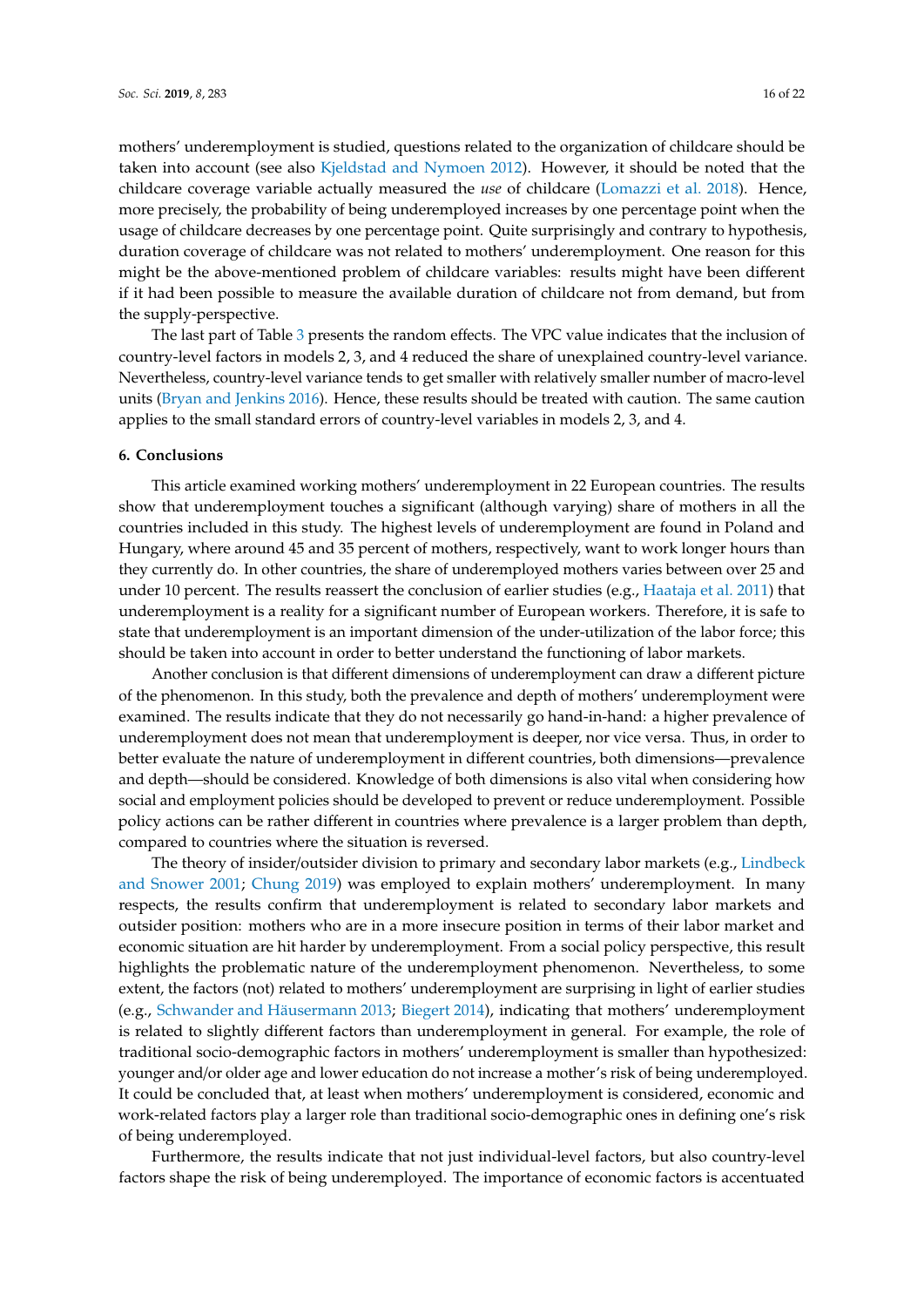by the indication that mothers in poorer countries are experiencing underemployment more often than those in more affluent countries. The availability of childcare is also related to the risk of underemployment: underemployment is more prevalent in countries where childcare systems are less extensive. This result reasserts the argument that available childcare options affect mothers' working time options (e.g., [Sandor 2011;](#page-21-12) [Salin 2014\)](#page-21-3).

This article contributes to the existing knowledge on underemployment in two ways: by concentrating on a specific (and growing) group of European workers (namely mothers) and by employing a wide cross-national research design. Although many interesting aspects of mothers' underemployment were revealed, at the same time, avenues were opened for future research. The rather small number of cases in some countries prevented a more detailed analysis in some respects, for example, in the case of the relationship between underemployment and involuntary part-time work.

Moreover, data-related issues prohibited some interesting analyses that would have extended the knowledge on mothers' underemployment and hence would be important to examine in forthcoming studies. These include analyzing the impact that employing working hour threshold has on mothers' underemployment, examination of possible differences in mothers' and fathers' underemployment as well as analysis of more sophisticated random slope and cross-level interaction models. Another interesting question for prospective studies is related to the diverse role of service sector employment in different countries as the division went between "old" and "new" European (Union) countries.

From a theoretical perspective, it would have been informative to compare mothers' underemployment with and without the availability criteria. Furthermore, in order to better understand the nature of underemployment, more attention should be devoted to a deeper analysis of the "risk-factors" of underemployment; for example, different life-stages and population groups. In addition, it would be interesting to extend the analysis to unemployed mothers who would be willing to work in order to analyze whether the malfunctioning of labor markets has varying consequences for mothers across countries: to underemployment in some and to unemployment in others.

Finally, an intriguing issue concerns the possible (negative) economic consequences that underemployment might have for individuals and families. This question is highly relevant as the results show that the mothers who are in a more insecure position in terms of their economic and labor market situation are hit harder by underemployment. A systematic analysis of underemployment's economic consequences would not only paint a more detailed picture of the performance of labor markets and problems related to them, but also define the state of poverty and the role that paid work plays in it. Moreover, this kind of analysis would allow the evaluation and development of current social and employment policies so that underemployment and its possible economic consequences could be prevented or reduced more efficiently in the future.

**Author Contributions:** Conceptualization, M.S. and J.N.; methodology, M.S. and J.N.; validation, M.S. and J.N.; formal analysis, M.S.; investigation, M.S. and J.N.; writing—original draft preparation, M.S.; writing—review and editing, J.N.

**Funding:** This research received no external funding.

**Conflicts of Interest:** The authors declare no conflict of interest.

#### <span id="page-16-0"></span>**Appendix A**

**Table A1.** Mothers' preferred and normal working time (mean hours in a week).

|     | <b>Preferred Working Time</b> | <b>Normal Working Time</b> |
|-----|-------------------------------|----------------------------|
| BE  | 28.2                          | 34.2                       |
| BG  | 40.0                          | 41.7                       |
| CН  | 21.4                          | 27.7                       |
| CZ. | 36.2                          | 43.0                       |
| DE  | 25.8                          | 29.4                       |
| DК  | 30.5                          | 36.2                       |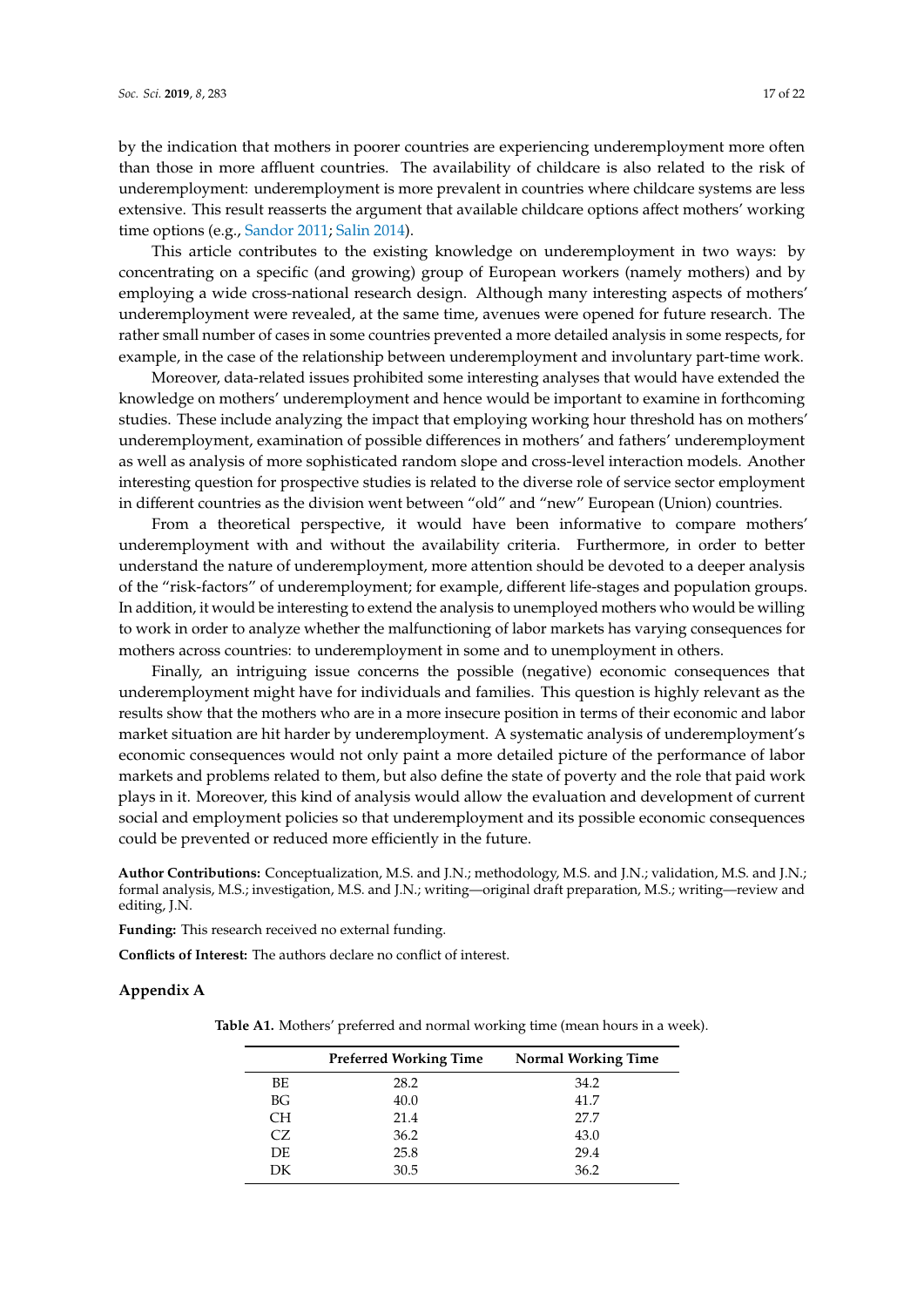|               | <b>Preferred Working Time</b> | <b>Normal Working Time</b> |
|---------------|-------------------------------|----------------------------|
| EE            | 35.6                          | 40.5                       |
| ES            | 31.6                          | 37.7                       |
| FI            | 34.6                          | 37.6                       |
| <b>FR</b>     | 31.7                          | 34.7                       |
| <b>GR</b>     | 36.0                          | 40.4                       |
| <b>HR</b>     | 35.2                          | 45.9                       |
| HU            | 39.0                          | 38.7                       |
| IE            | 25.5                          | 27.9                       |
| NL            | 23.3                          | 27.1                       |
| NO            | 34.2                          | 36.3                       |
| PI.           | 37.8                          | 39.2                       |
| PT            | 38.3                          | 38.2                       |
| SE            | 34.3                          | 37.2                       |
| <sup>SI</sup> | 36.5                          | 43.3                       |
| SК            | 36.3                          | 41.8                       |
| UK            | 23.9                          | 28.0                       |
|               |                               |                            |

**Table A1.** *Cont*.

## <span id="page-17-0"></span>**Appendix B**

Table A2. Descriptive statistics of mothers' normal working time, hours in a week, % (n).

|           | 1–19 h    | $20 - 34 h$ | 35 and More Hours |
|-----------|-----------|-------------|-------------------|
| BE        | 7.6(13)   | 35.7(61)    | 56.7 (97)         |
| BG        | 0(0)      | 6.2(8)      | 93.8 (121)        |
| СH        | 25.2(28)  | 45.9(52)    | 27.9 (31)         |
| CZ        | 0.8(1)    | 5.3(7)      | 93.9 (123)        |
| DE        | 19.1 (40) | 45.0 (94)   | 35.9(75)          |
| DK        | 3.4(6)    | 28.7(51)    | 68.0 (121)        |
| EE        | 3.1(5)    | 9.2(15)     | 87.8 (144)        |
| ES        | 5.1(7)    | 19.6 (27)   | 75.4 (104)        |
| FI        | 2.7(4)    | 17.9(27)    | 79.5 (120)        |
| <b>FR</b> | 4.6(9)    | 26.9(53)    | 68.5(135)         |
| GR        | 1.9(3)    | 21.7 (34)   | 76.4 (120)        |
| <b>HR</b> | 0(0)      | 3.1(3)      | 96.9 (95)         |
| HU        | 2.6(3)    | 13.7(16)    | 83.8 (98)         |
| IE        | 18.8(35)  | 46.2(86)    | 35.0(65)          |
| NL        | 21.8 (45) | 55.8 (115)  | 22.3(46)          |
| NO.       | 6.1(12)   | 20.7(41)    | 73.2 (145)        |
| PL        | 5.5(7)    | 14.8 (19)   | 79.7 (102)        |
| PT        | 6.2(7)    | 9.7(11)     | 84.1 (95)         |
| SE        | 1.2(2)    | 34.3 (59)   | 64.5 (111)        |
| SI        | 0(0)      | 6.3(8)      | 93.8 (120)        |
| SK        | 2.3(3)    | 4.6(6)      | 93.1 (121)        |
| UK        | 24.8 (58) | 42.3 (99)   | 32.9 (234)        |

## <span id="page-17-1"></span>**Appendix C**

**Table A3.** Number of working mothers and response rate per country based on ESS data.

|           | n   | %   | Response Rate, % |
|-----------|-----|-----|------------------|
| BE.       | 171 | 5.0 | 53               |
| BG        | 129 | 3.7 | 81               |
| <b>CH</b> | 111 | 3.2 | 54               |
| CZ.       | 131 | 3.8 | 70               |
| DF.       | 209 | 6.1 | 31               |
| DK        | 178 | 5.2 | 55               |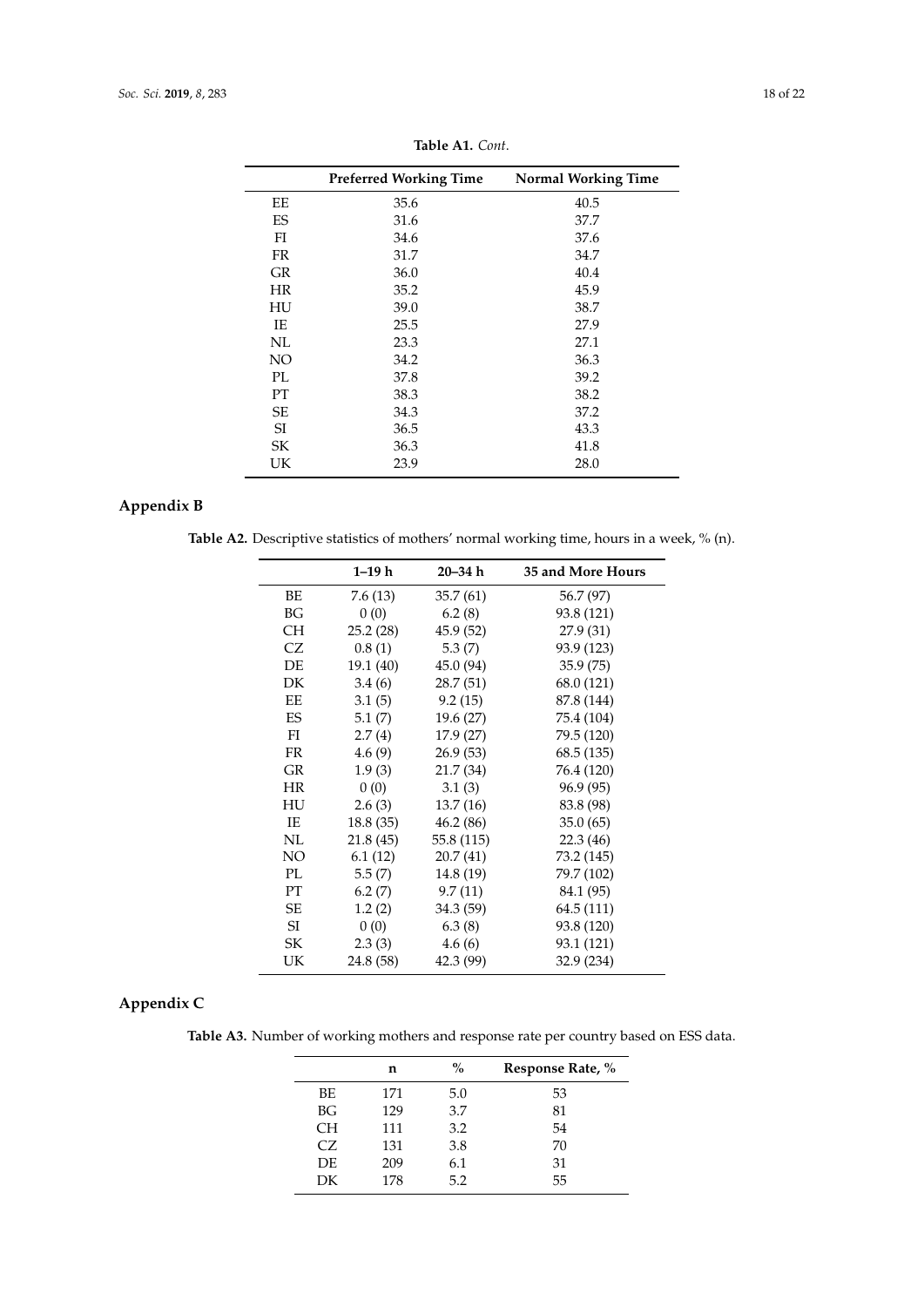|           | n    | $\%$ | Response Rate, % |
|-----------|------|------|------------------|
| EЕ        | 164  | 4.8  | 56               |
| ES        | 138  | 4.0  | 69               |
| FI        | 151  | 4.4  | 59               |
| <b>FR</b> | 197  | 5.7  | 47               |
| GR        | 157  | 4.6  | 66               |
| HR        | 98   | 2.8  | 54               |
| HU        | 117  | 3.4  | 49               |
| IE        | 186  | 5.4  | 65               |
| NL        | 206  | 6.0  | 60               |
| NO        | 198  | 5.7  | 58               |
| PL        | 128  | 3.7  | 70               |
| PT        | 113  | 3.3  | 67               |
| <b>SE</b> | 172  | 5.0  | 51               |
| SI        | 128  | 3.7  | 64               |
| SK        | 130  | 3.8  | 75               |
| UK        | 234  | 6.8  | 56               |
| ALL       | 3446 | 100  |                  |

**Table A3.** *Cont*.

# <span id="page-18-0"></span>**Appendix D**

**Table A4.** Individual- and country-level factors related to mothers' underemployment (%).

|                                   | Underemployed                                  | Not Underemployed | $\mathbf{n}^{\,1}$ | $X^2$ ( <i>p</i> -Value) |  |  |
|-----------------------------------|------------------------------------------------|-------------------|--------------------|--------------------------|--|--|
| <b>Individual-Level Variables</b> |                                                |                   |                    |                          |  |  |
|                                   |                                                | 0.07(0.965)       |                    |                          |  |  |
| 18-33 years                       | Age<br>18.9                                    | 81.1              | 715                |                          |  |  |
| 34-45 years                       | 19.3                                           | 80.7              | 2116               |                          |  |  |
| $46 - 55$ years                   | 19.1                                           | 80.9              | 677                |                          |  |  |
|                                   | Education in years                             |                   |                    | 8.8 (0.012)              |  |  |
| $0-10$ years                      | 23.6                                           | 76.4              | 386                |                          |  |  |
| $11-17$ years                     | 19.3                                           | 80.7              | 2529               |                          |  |  |
| 18 or more years                  | 16.0                                           | 84.0              | 612                |                          |  |  |
|                                   | Existence of partner and his employment status |                   |                    | 10.7(0.014)              |  |  |
| Fulltime working partner          | 17.9                                           | 82.1              | 2439               |                          |  |  |
| Part-time working partner         | 18.2                                           | 81.8              | 159                |                          |  |  |
| No partner                        | 22.8                                           | 77.2              | 557                |                          |  |  |
|                                   | Age of youngest child                          |                   |                    | 4.8(0.029)               |  |  |
| $0 - 6$ years                     | 17.5                                           | 82.5              | 1472               |                          |  |  |
| 7-17 years                        | 20.4                                           | 79.6              | 2054               |                          |  |  |
|                                   | Household's economic situation                 |                   |                    | 44.6 $(<0.001)$          |  |  |
| No problems                       | 17.0                                           | 83.0              | 2737               |                          |  |  |
| Problems                          | 28.0                                           | 72.0              | 783                |                          |  |  |
|                                   | Employment sector                              |                   |                    | 6.5(0.011)               |  |  |
| Public                            | 17.0                                           | 83.0              | 1456               |                          |  |  |
| Private                           | 21.0                                           | 79.0              | 2047               |                          |  |  |
| Type of work contract             | 53.8 $(<0.001)$                                |                   |                    |                          |  |  |
| Unlimited                         | 17.0                                           | 83.0              | 2676               |                          |  |  |
| Fixed-term                        | 31.0                                           | 69.0              | 515                |                          |  |  |
|                                   | 345.8 $(<0.001$ )                              |                   |                    |                          |  |  |
| Short part-time hours             | Working time<br>52.8                           | 47.2              | 305                |                          |  |  |
| Long part-time hours              | 27.2                                           | 72.8              | 903                |                          |  |  |
| Full-time hours                   | 11.6                                           | 88.4              | 2317               |                          |  |  |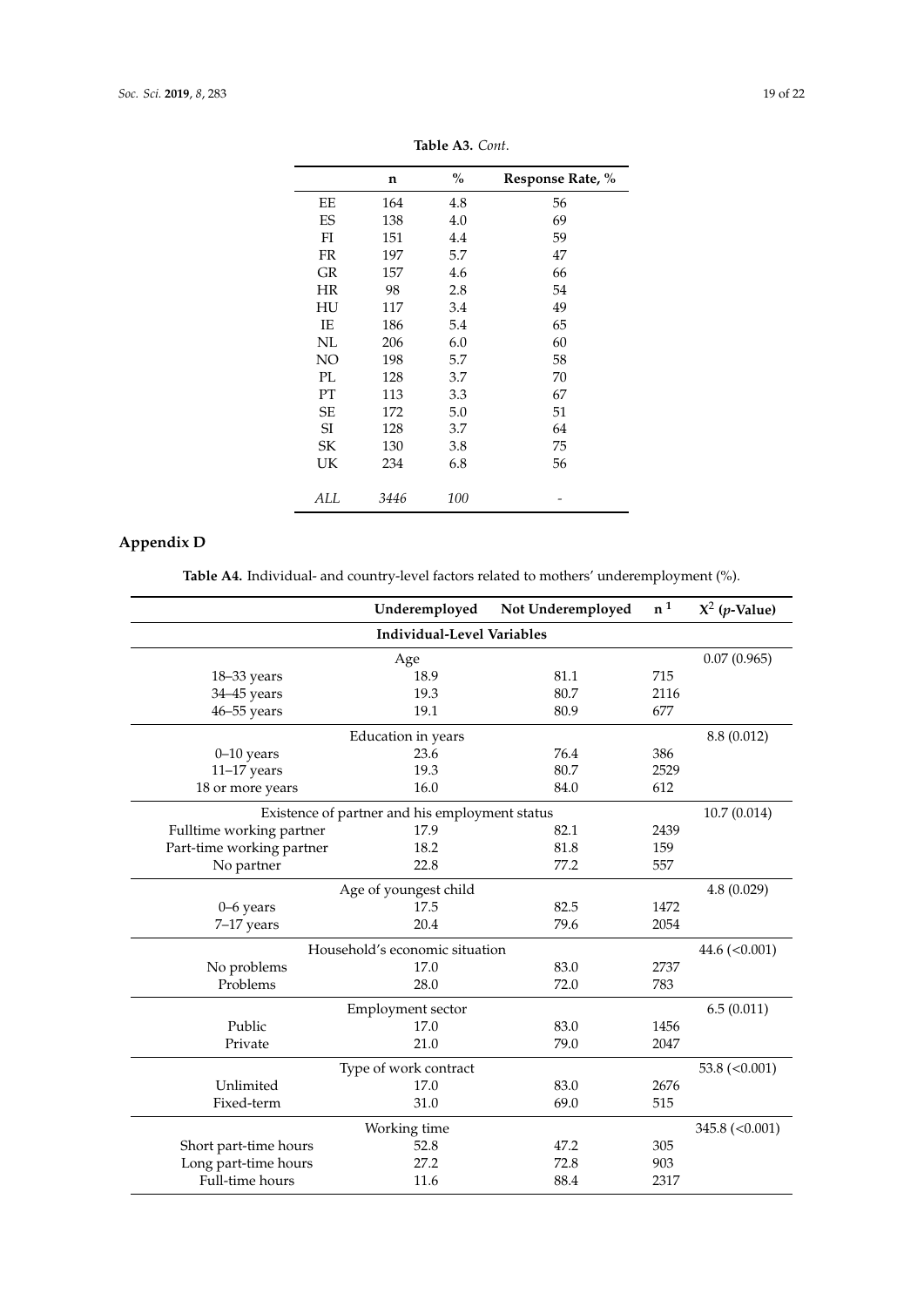|                                   | Underemployed                     | Not Underemployed | n <sup>1</sup> | $X^2$ ( <i>p</i> -Value)         |  |  |  |
|-----------------------------------|-----------------------------------|-------------------|----------------|----------------------------------|--|--|--|
|                                   | <b>Country-Level Variables</b>    |                   |                |                                  |  |  |  |
|                                   | GDP per capita (dollars and PPPs) |                   |                | $23.7 \left( \leq 0.001 \right)$ |  |  |  |
| Lowest third                      | 23.3                              | 76.7              | 1339           |                                  |  |  |  |
| Middle third                      | 17.1                              | 82.9              | 1114           |                                  |  |  |  |
| Highest third                     | 16.2                              | 83.8              | 1073           |                                  |  |  |  |
|                                   | Unemployment rate                 |                   |                | $20.1$ (<0.001)                  |  |  |  |
| Lowest third                      | 15.6                              | 84.4              | 1442           |                                  |  |  |  |
| Middle third                      | 21.6                              | 78.4              | 921            |                                  |  |  |  |
| Highest third                     | 21.7                              | 78.3              | 1163           |                                  |  |  |  |
|                                   | Trade union density               |                   |                | $35.1 \left( < 0.001 \right)$    |  |  |  |
| Lowest third                      | 22.6                              | 77.4              | 1271           |                                  |  |  |  |
| Middle third                      | 21.2                              | 78.8              | 1080           |                                  |  |  |  |
| Highest third                     | 13.7                              | 86.3              | 1175           |                                  |  |  |  |
|                                   | Service sector employment         |                   |                | $26.6 \approx (0.001)$           |  |  |  |
| Lowest third                      | 23.3                              | 76.7              | 1339           |                                  |  |  |  |
| Middle third                      | 17.8                              | 82.2              | 1185           |                                  |  |  |  |
| Highest third                     | 15.4                              | 84.6              | 1003           |                                  |  |  |  |
| Utilization coverage of childcare |                                   |                   |                | $22.8 \approx (0.001)$           |  |  |  |
| Lowest third                      | 22.7                              | 77.3              | 1383           |                                  |  |  |  |
| Middle third                      | 18.5                              | 81.5              | 1201           |                                  |  |  |  |
| Highest third                     | 14.9                              | 85.1              | 942            |                                  |  |  |  |
| Duration coverage of childcare    | 2.1(0.089)                        |                   |                |                                  |  |  |  |
| Lowest third                      | 20.3                              | 79.7              | 1219           |                                  |  |  |  |
| Middle third                      | 18.8                              | 81.2              |                |                                  |  |  |  |
| Highest third                     | 19.2                              | 80.8              | 915            |                                  |  |  |  |

**Table A4.** *Cont*.

**<sup>1</sup>** Numbers based on weighted data. Therefore, the number of cases is not comparable to Table [1.](#page-9-0) Moreover, the number of cases varies among variables because missing cases were omitted from the analysis.

#### **References**

- <span id="page-19-9"></span>Bender, Keith, and John Skåtun. 2009. Constrained by hours and restricted in wages: The quality of matches in the labour market. *Economic Inquiry* 47: 512–29. [\[CrossRef\]](http://dx.doi.org/10.1111/j.1465-7295.2008.00159.x)
- <span id="page-19-3"></span>Biegert, Thomas. 2014. On the outside looking in? Transitions out of non-employment in the United Kingdom and Germany. *Journal of European Social Policy* 24: 3–18. [\[CrossRef\]](http://dx.doi.org/10.1177/0958928713511283)
- <span id="page-19-6"></span>Bielenski, Harald, Gerhard Bosch, and Alexandra Wagner. 2002. *Working Time Preferences in Sixteen European Countries*. Luxembourg: European Foundation for the Improvement of Living and Working Conditions, ISBN 92-897-0177-3.
- <span id="page-19-7"></span>Bolle, Patrick. 1997. Part-time work: Solution or trap? *International Labour Review* 136: 557–79.
- <span id="page-19-1"></span>Bonnal, Michaël, Christina Lira, and Samuel Addy. 2009. Underemployment and local employment dynamics: New evidence. *The Review of Regional Studies* 39: 317–35.
- <span id="page-19-4"></span>Brown, Giorgina, and Federica Pintaldi. 2006. A multidimensional approach in the measurement of underemployment. *Statistical Journal of the United Nations (ECE)* 23: 43–56.
- <span id="page-19-8"></span>Bryan, Mark, and Stephen Jenkins. 2016. Multilevel modelling of country effects: A cautionary tale. *European Sociological Review* 32: 3–22. [\[CrossRef\]](http://dx.doi.org/10.1093/esr/jcv059)
- <span id="page-19-2"></span>Cam, Surhan. 2012. *The Underemployed: Evidence from the UK Labour Force Survey*; Working Paper 152, Cardiff School of Social Sciences Working Paper Series; Cardiff, UK. Available online: http://[orca.cf.ac.uk](http://orca.cf.ac.uk/78209/)/78209/ (accessed on 1 July 2019).
- <span id="page-19-0"></span>Campbell, Iain. 2008. Pressing towards full employment? The persistence of underemployment in Australia. *Journal of Australian Political Economy* 61: 156–80.
- <span id="page-19-5"></span>Caputo, Richard, and Mary Cianni. 2001. Correlates of voluntary vs. involuntary part-time employment among US women. *Gender, Work and Organisation* 8: 311–25. [\[CrossRef\]](http://dx.doi.org/10.1111/1468-0432.00134)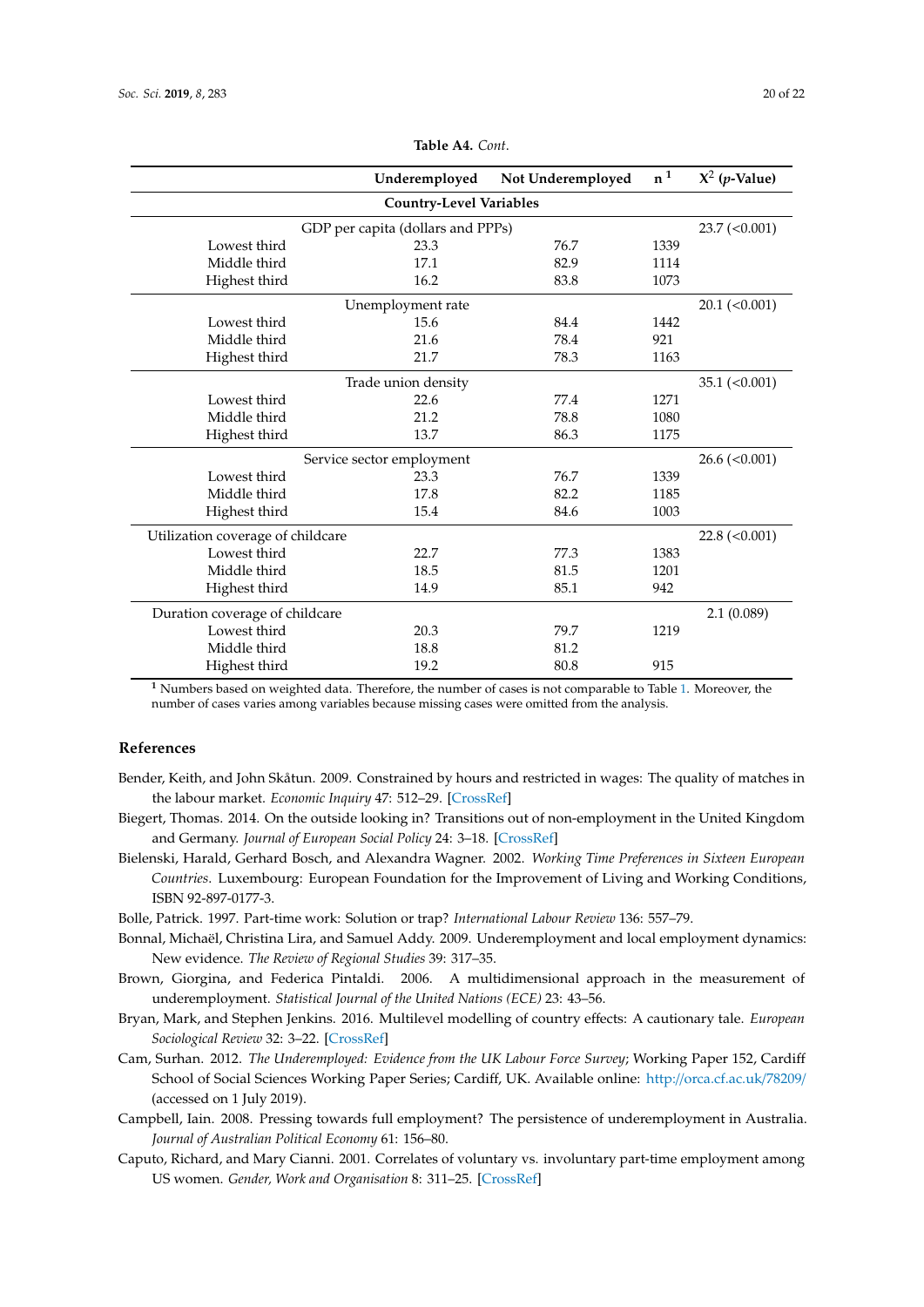- <span id="page-20-15"></span>Chung, Heejung. 2018. Dualization and the access to occupational family-friendly working-time arrangements. *Social Policy and Administration* 52: 491–507. [\[CrossRef\]](http://dx.doi.org/10.1111/spol.12379)
- <span id="page-20-10"></span>Chung, Heejung. 2019. Dualization and subjective employment insecurity: Explaining the subjective employment insecurity divide between permanent and temporary workers across 23 European countries. *Economic and Industrial Democracy* 40: 700–29. [\[CrossRef\]](http://dx.doi.org/10.1177/0143831X16656411)
- <span id="page-20-19"></span>Davidsson, Johan, and Patrick Emmenegger. 2013. Defending the organization, not the members: Unions and the reform of job security legislation in Western Europe. *European Journal of Political Research* 52: 339–63. [\[CrossRef\]](http://dx.doi.org/10.1111/j.1475-6765.2012.02073.x)
- <span id="page-20-7"></span>Dickens, William, and Kevin Lang. 1985. A test of dual labor market theory. *The American Economic Review* 75: 792–805.
- <span id="page-20-18"></span>Emmenegger, Patrick. 2009. Barriers to entry: Insider/outsider politics and the political determinants of job security regulations. *Journal of European Social Policy* 19: 131–46. [\[CrossRef\]](http://dx.doi.org/10.1177/0958928708101866)
- <span id="page-20-21"></span>Esping-Andersen, Gøsta. 2009. *The Incomplete Revolution. Adapting to Women's New Roles*. Cambridge: Polity Press, ISBN 978-0-745-64316-8.
- <span id="page-20-22"></span>ESS. 2013. The European Social Survey. Available online: http://[ess.nsd.uib.no](http://ess.nsd.uib.no/)/ (accessed on 11 January 2013).
- <span id="page-20-1"></span>EU. 2019. Europe 2020 Strategy. Available online: https://ec.europa.eu/info/[business-economy-euro](https://ec.europa.eu/info/business-economy-euro/economic-and-fiscal-policy-coordination/eu-economic-governance-monitoring-prevention-correction/european-semester/framework/europe-2020-strategy_en)/economicand-fiscal-policy-coordination/[eu-economic-governance-monitoring-prevention-correction](https://ec.europa.eu/info/business-economy-euro/economic-and-fiscal-policy-coordination/eu-economic-governance-monitoring-prevention-correction/european-semester/framework/europe-2020-strategy_en)/europeansemester/framework/[europe-2020-strategy\\_en](https://ec.europa.eu/info/business-economy-euro/economic-and-fiscal-policy-coordination/eu-economic-governance-monitoring-prevention-correction/european-semester/framework/europe-2020-strategy_en) (accessed on 7 June 2019).
- <span id="page-20-17"></span><span id="page-20-3"></span>Eurofound. 2012. *Working Time and Work-Life Balance in a Life Course Perspective*. Dublin: Eurofound.
- <span id="page-20-5"></span>Eurostat. 2011. 8.5 million underemployed part-time workers in the EU-27 in 2010. *Statistics in Focus*, 56.
- Eurostat. 2017. *Underemployment and Potential Additional Labour Force Statistics*. Eurostat Statistics Explained. Available online: https://ec.europa.eu/eurostat/statistics-explained/index.php/[Underemployment\\_and\\_](https://ec.europa.eu/eurostat/statistics-explained/index.php/Underemployment_and_potential_additional_labour_force_statistics) [potential\\_additional\\_labour\\_force\\_statistics](https://ec.europa.eu/eurostat/statistics-explained/index.php/Underemployment_and_potential_additional_labour_force_statistics) (accessed on 18 September 2019).
- <span id="page-20-25"></span>Eurostat Database on Income and Living Conditions. 2018. Available online: http://[appsso.eurostat.ec.europa.eu](http://appsso.eurostat.ec.europa.eu/nui/show.do?dataset=ilc_li01andlang=en)/ nui/[show.do?dataset](http://appsso.eurostat.ec.europa.eu/nui/show.do?dataset=ilc_li01andlang=en)=ilc\_li01andlang=en (accessed on 1 July 2018).
- <span id="page-20-23"></span>Eurostat Employment and Unemployment Database. 2019. Employment and Unemployment (LFS). Available online: https://[ec.europa.eu](https://ec.europa.eu/eurostat/web/lfs/data/database)/eurostat/web/lfs/data/database (accessed on 18 September 2019).
- <span id="page-20-16"></span>Fagan, Colette. 2001. Time, money and gender order: Work orientations and working time preferences in Britain. *Gender, Work and Organisation* 8: 239–66. [\[CrossRef\]](http://dx.doi.org/10.1111/1468-0432.00131)
- <span id="page-20-20"></span>Feldman, Daniel. 1996. The nature, antecedents and consequences of underemployment. *Journal of Management* 22: 385–407. [\[CrossRef\]](http://dx.doi.org/10.1177/014920639602200302)
- <span id="page-20-2"></span>Glyde, Gerald. 1977. Underemployment: Definition and causes. *Journal of Economic Issues* 11: 245–60. [\[CrossRef\]](http://dx.doi.org/10.1080/00213624.1977.11503434)
- <span id="page-20-11"></span>Green, Anne, and Ilias Livanos. 2015. Involuntary non-standard employment in Europe. *European Urban and Reginal Studies* 24: 175–92. [\[CrossRef\]](http://dx.doi.org/10.1177/0969776415622257)
- <span id="page-20-4"></span>Haataja, Anita, Merja Kauhanen, and Jouko Nätti. 2011. *Underemployment and Part-Time Work in the Nordic Countries*. Working Papers 31/2011. Helsinki, Finland: Kela, Research Department.
- <span id="page-20-12"></span>Hipp, Lena, Janine Bernhardt, and Jutta Allmendinger. 2015. Institutions and the prevalence of nonstandard employment. *Socio-Economic Review* 13: 351–77. [\[CrossRef\]](http://dx.doi.org/10.1093/ser/mwv002)
- <span id="page-20-26"></span>Hox, Joop. 2002. *Multilevel Analysis. Techniques and Applications*. London: Lawrence Erlbaum Associates, ISBN 0-8058-3218-1.
- <span id="page-20-9"></span>Hudson, Kenneth. 2007. The new labor market segmentation: Labor market dualism in the new economy. *Social Science Research* 36: 286–312. [\[CrossRef\]](http://dx.doi.org/10.1016/j.ssresearch.2005.11.005)
- <span id="page-20-0"></span>ILO. 2014. *Time-Related Underemployment. ILO Key Indicators of Labour Markets*. Geneva: ILO.
- <span id="page-20-24"></span>ILO Industrial Relations Data. 2018. Industrial Relations Data. Available online: http://[www.ilo.org](http://www.ilo.org/global/topics/collective-bargaining-labour-relations/WCMS_408983/lang--en/index.htm)/global/topics/ [collective-bargaining-labour-relations](http://www.ilo.org/global/topics/collective-bargaining-labour-relations/WCMS_408983/lang--en/index.htm)/WCMS\_408983/lang--en/index.htm (accessed on 1 July 2018).
- <span id="page-20-8"></span>Kalleberg, Arne. 2000. Nonstandard employment relations: Part-time, temporary and contract work. *Annual Review of Sociology* 26: 341–65. [\[CrossRef\]](http://dx.doi.org/10.1146/annurev.soc.26.1.341)
- <span id="page-20-14"></span>Kangas, Olli, and Tine Rostgaard. 2007. Preferences or institutions: Work-family life opportunities in seven European countries. *Journal of European Social Policy* 17: 240–56. [\[CrossRef\]](http://dx.doi.org/10.1177/0958928707078367)
- <span id="page-20-13"></span>Kauhanen, Merja, and Jouko Nätti. 2015. Involuntary temporary and part-time work, job quality and well-being at work. *Social Indicators Research* 120: 783–99. [\[CrossRef\]](http://dx.doi.org/10.1007/s11205-014-0617-7)
- <span id="page-20-6"></span>Kjeldstad, Randi, and Erik Nymoen. 2011. Underemployment in a gender-segregated labour market. *Economic and Industrial Democracy* 33: 207–24. [\[CrossRef\]](http://dx.doi.org/10.1177/0143831X11402238)